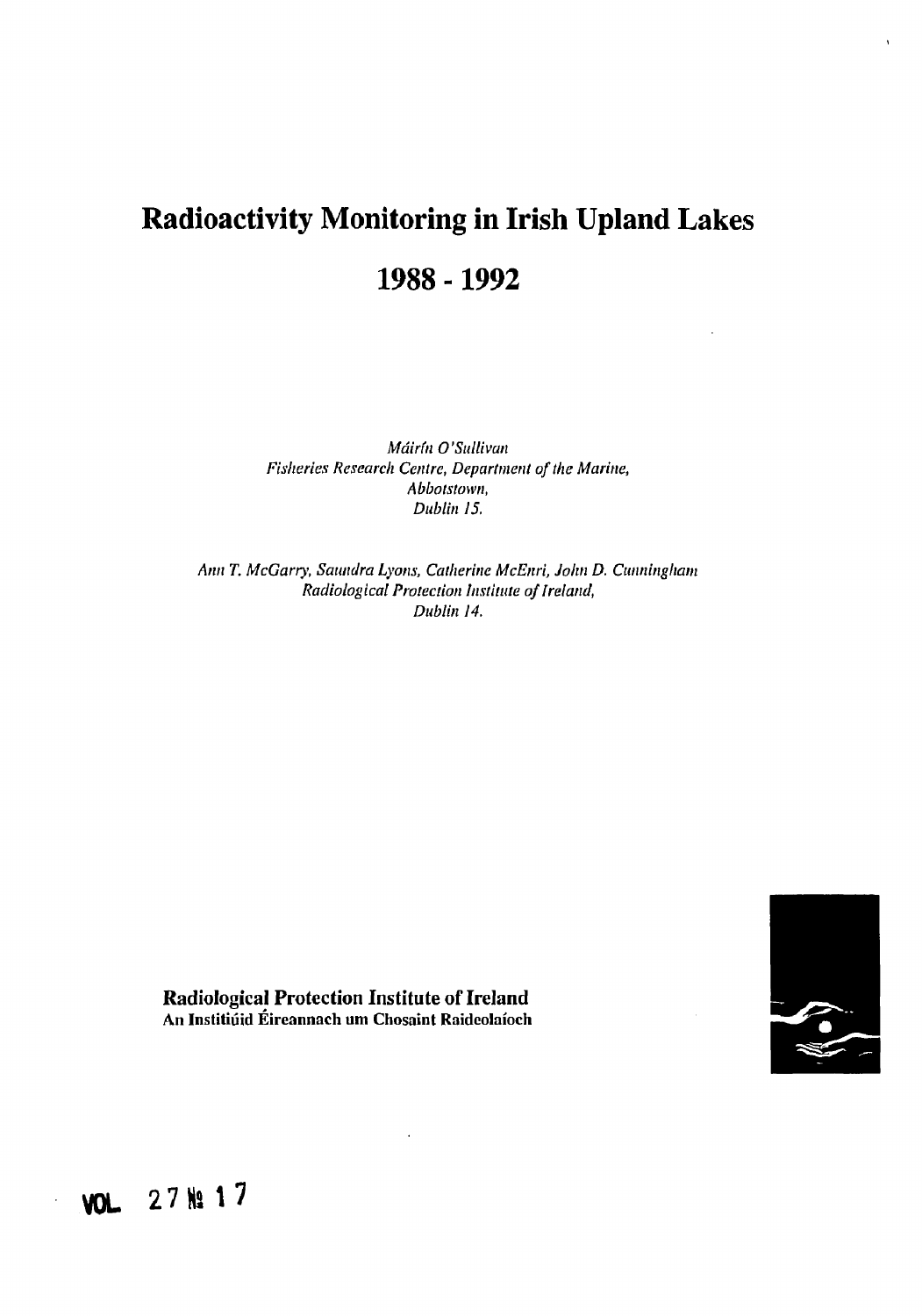# **Radioactivity Monitoring in Irish Upland Lakes**

 $\overline{1}$ 

# **1988 -1992**

*Mdirtn 0'Sullivan Fisheries Research Centre, Department of the Marine, Abbotstown, Dublin 15.*

*Ann T. McGarry, Saundra Lyons, Catherine McEnri, John D. Cunningham Radiological Protection Institute of Ireland, Dublin 14.*



**Radiological Protection Institute of Ireland An Institiuid Eircannach um Chosaint Raideolaioch**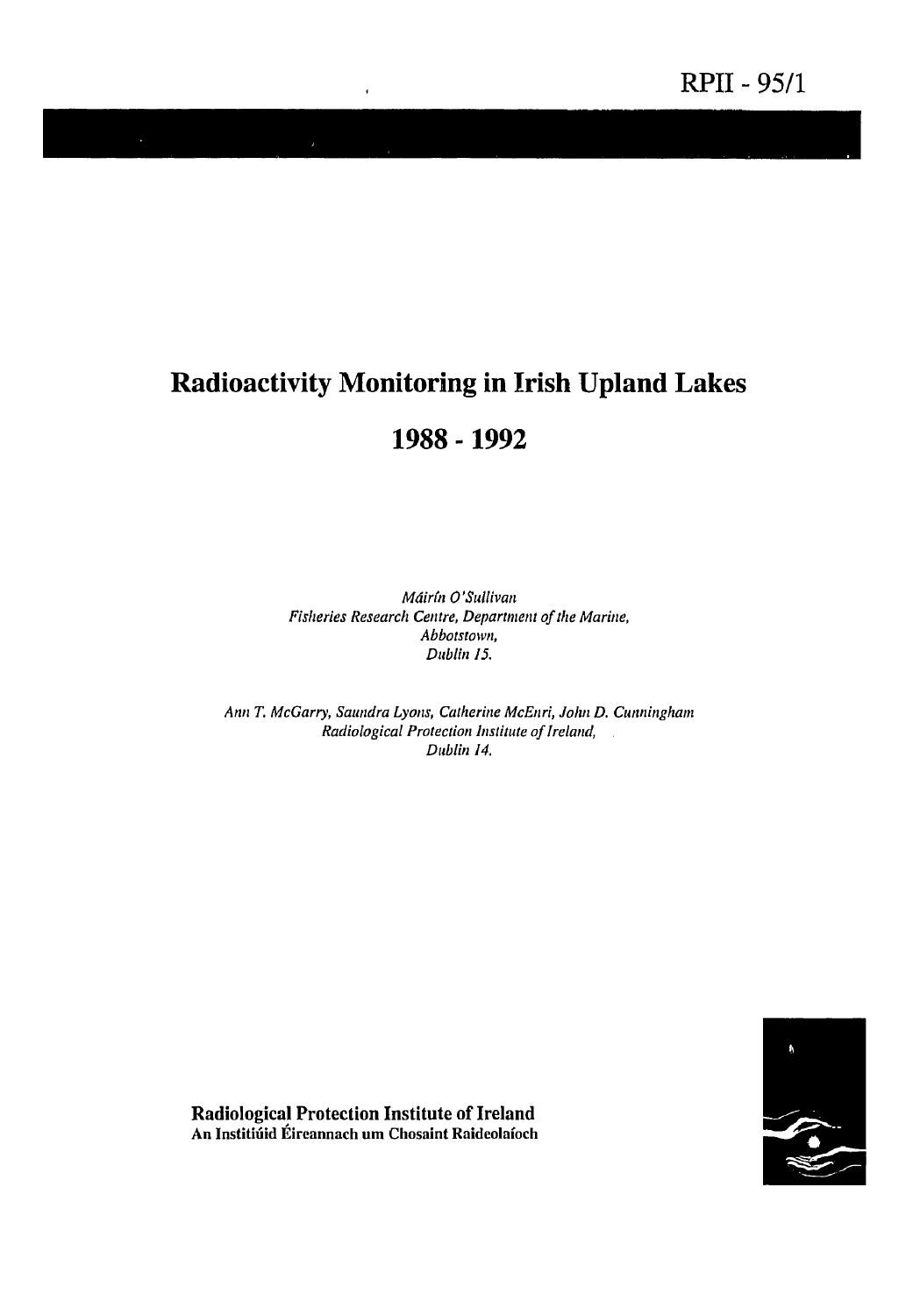### **CONTENTS**

 $\hat{\mathcal{L}}$ 

 $\hat{\mathbf{r}}$ 

### 1. Introduction

 $\bar{\mathcal{A}}$ 

- 2. Methods of Sampling and Analysis
- 3. Results
- 4. Discussion

# 5. Conclusions

- 6. Acknowledgements
- 7. References

Tables

 $\mathcal{A}^{\mathcal{A}}$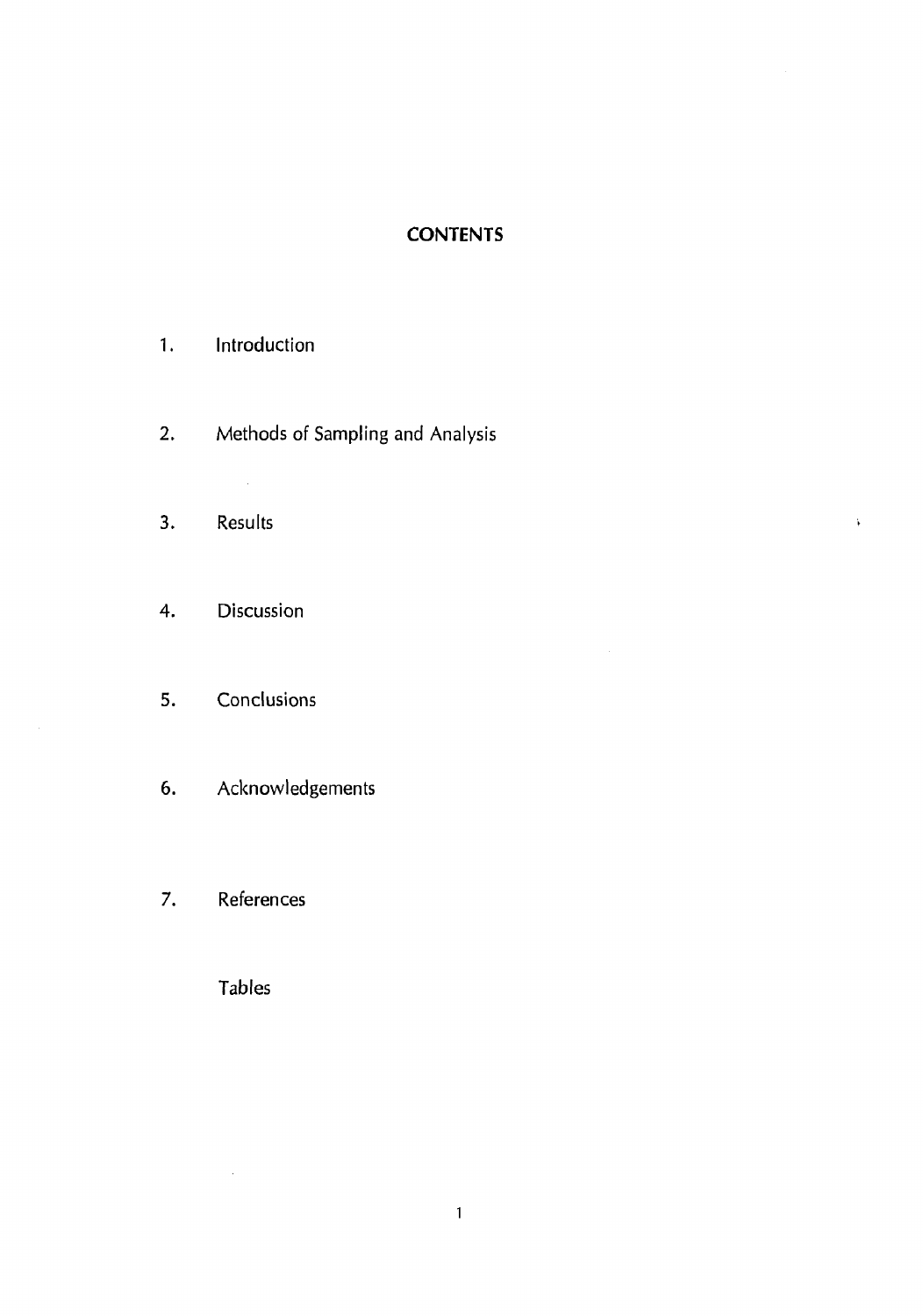| 1.  | Characteristics of the Lakes                                                                                                                       |
|-----|----------------------------------------------------------------------------------------------------------------------------------------------------|
| 2.  | Radioactivity in County Cavan Lakes                                                                                                                |
| 3.  | Radioactivity in County Clare Lakes                                                                                                                |
| 4.  | Radioactivity in County Cork Lakes                                                                                                                 |
| 5.  | Radioactivity in County Wicklow Lakes                                                                                                              |
| 6.  | Radioactivity in County Donegal Lakes                                                                                                              |
| 7.  | Radioactivity in County Galway Lakes                                                                                                               |
| 8.  | Radioactivity in County Kerry Lakes                                                                                                                |
| 9.  | Radioactivity in County Tipperary Lakes                                                                                                            |
| 10. | Radioactivity in County Leitrim Lakes                                                                                                              |
| 11. | Radioactivity in County Mayo Lakes                                                                                                                 |
| 12. | Radioactivity in County Sligo Lakes                                                                                                                |
| 13. | Radioactivity in County Westmeath Lakes                                                                                                            |
| 14. | Radioactivity in Brown Trout (1991) showing the amount of the total<br>caesium-137 derived from the Chernobyl accident and from weapons<br>testing |
| 15. | Radioactivity in Sediments (1991) showing the amount of the total<br>caesium-137 derived from the Chernobyl accident and from weapons<br>testing   |
| 16. | Mean radioactivity in Brown Trout in Donegal Lakes                                                                                                 |

 $\bar{\epsilon}$ 

17. Radiation Doses to consumers of fish caught in County Donegal Lakes based on daily intake of 50 g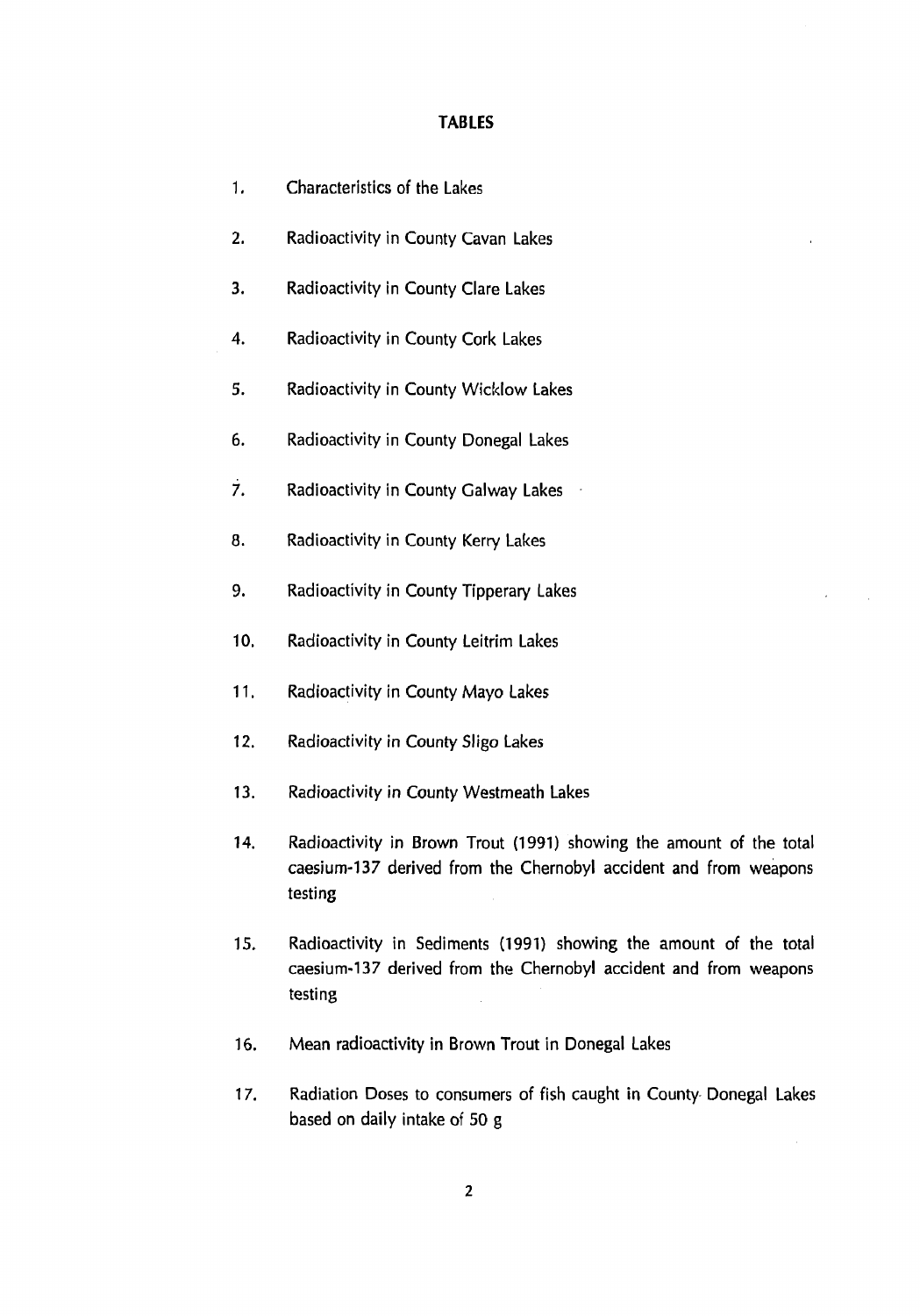#### **1. INTRODUCTION**

Deposition of artificial radionuclides following the serious accident which took place at the Chernobyl nuclear power reactor on the 26th April 1986 resulted in widespread contamination of both the terrestrial and aquatic environments of Europe. Most of the radionuclides deposited had relatively short half-lifes or were deposited in such small amounts as to be of short-term radiological significance. Radioactive caesium, however, was released by the reactor in large quantities of the order of 18.5 x 10<sup>15</sup> Bq for caesium-134 and 37.0 x 10<sup>15</sup> Bq for caesium-137 [USSR, 1986]. These isotopes have relatively long half-lifes of approximately 2 and 30 years, respectively. In the period 2nd to 4th May, 1986, when the Chernobyl 'cloud' was over Ireland, the prevailing meteorological conditions were characterised by heavy rainfall which varied considerably at regional and local level. This is reflected in a study conducted immediately after the accident which reported total radiocaesium deposition in the range 300-14,200 Bq  $m<sup>2</sup>$  at different locations across the country. [McAulay and Moran, 1989].

A second source of artificial radioactivity deposition to the terrestrial and aquatic environments is the atmospheric testing of nuclear weapons most of which was carried out in the late 1950s and early 1960s. In this case, the radiocaesium deposition is found to correlate very well with mean annual rainfall [Mitchell et al., 1990], giving rise to highest weapons fallout in areas along the northwest, west and south west coasts of Ireland.

Post Chernobyl monitoring studies undertaken by the Nuclear Energy Board (NEB) to investigate levels of radioactivity in a range of foodstuffs and livestock indicated those areas which had been subjected to highest deposition [Cunningham et al., 1987; Colgan, 1988]. These included upland areas in western and north-western counties as well as a number of locations in the midlands. In 1988, monitoring of radioactivity in upland lakes was initiated in these areas, focusing on counties Donegal, Sligo and Mayo. The monitoring programme was continued in 1989 and extended in 1990 to include twenty-five lakes in thirteen counties. This survey provided a comprehensive national picture of the distribution of Chernobyl contamination in our freshwater lakes. In 1991 and 1992, the monitoring programme concentrated on those lakes which had shown highest levels in the 1990 survey. The geographical characteristics in the vicinity of the lakes monitored are given in Table 1 together with the degree of fishing pressure and an indication of other uses such as water abstraction and amenity. A map of Ireland showing the location of each of the lakes monitored is presented in Figure 1.

This report details the results of the freshwater lake monitoring programme for the years 1988 -1992. The radiocaesium concentrations in freshwater fish species and sediments are given in tabular form and discussed on a county by county basis. Estimates of the Chernobyl/weapons contribution to the total radiocaesium concentration are carried out. An assessment of the radiation doses to those consumers who include relatively large amounts of freshwater fish in their diet is also made.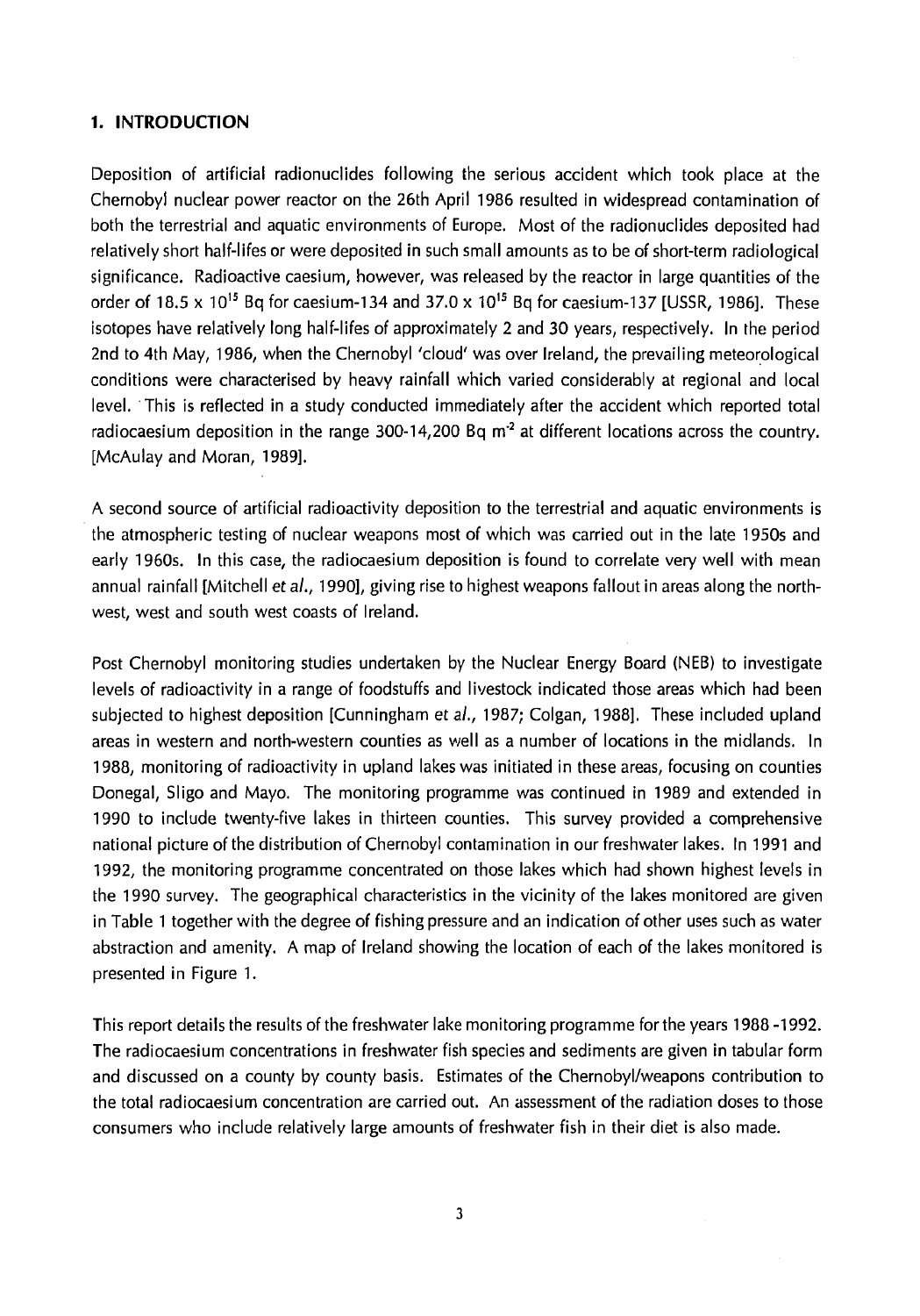### **Location of Irish Lakes Monitored**

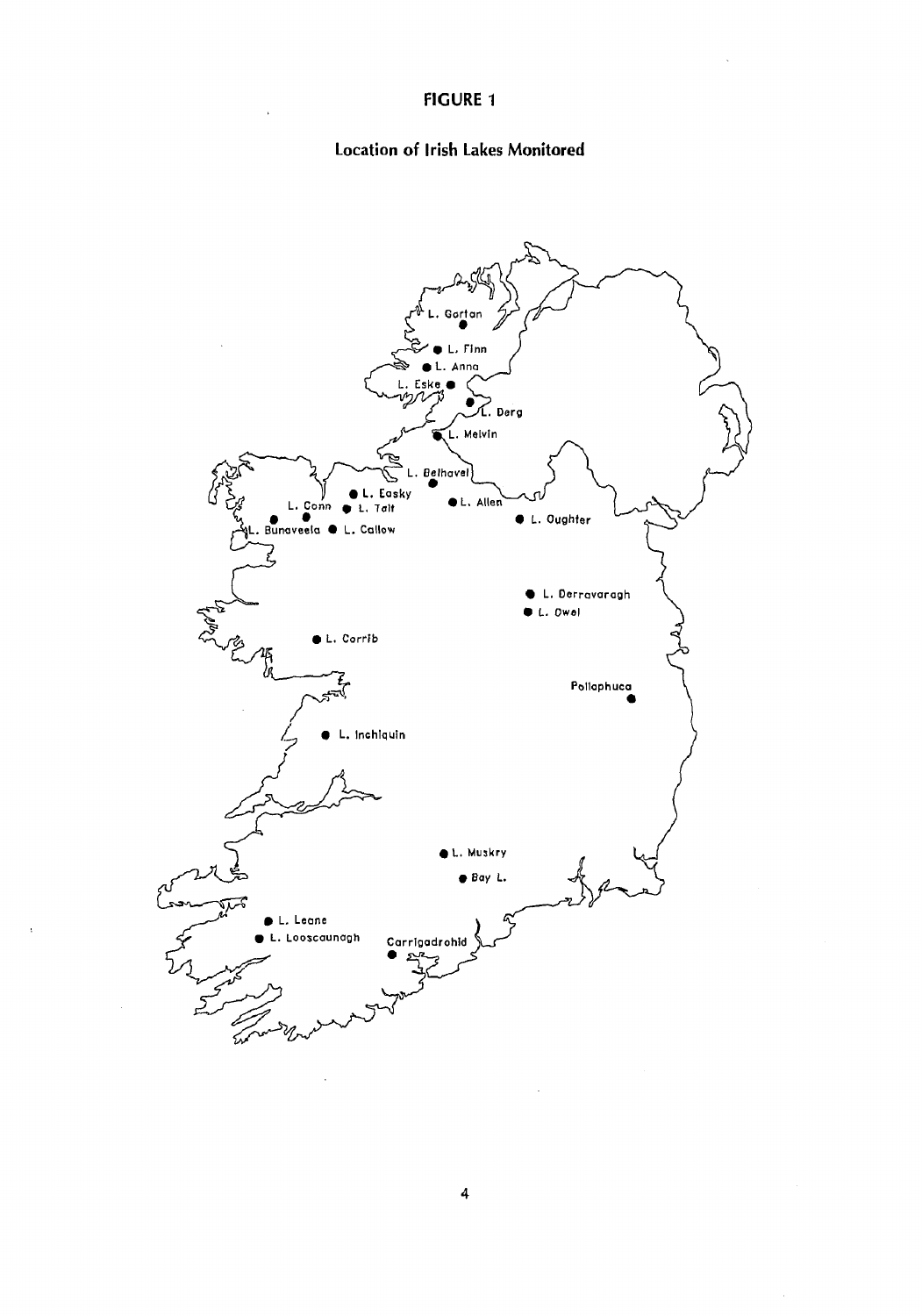### **2. METHODS OF SAMPLING AND ANALYSIS**

### **2.1 Rationale**

The purpose of the freshwater lake monitoring programme is to keep under review the concentrations of artificial radionuclides in freshwater fish and to estimate the maximum radiation dose to members of the Irish public arising from these concentrations. The programme is, therefore, focused on those lakes where contamination levels are highest and where the fishing pressure is significant.

In Ireland, brown trout Salmo trutta is the most commonly eaten freshwater species and this is reflected in the sampling strategy. Other species including pike, perch, roach, bream, rudd and char also accumulate radiocaesium but, as they are eaten only occasionally, sampling of these species was less intensive.

Sediment sampling of the Donegal lakes was included in the 1989 programme as concentrations in this material give a good indication of radionuclide trends within a lake. Samples of sediment were also collected from all of those lakes monitored in 1990, 1991 and 1992.

### 2.2 Fish

Samples of the main freshwater species were collected each year between May and October by the staff of the Regional Fisheries Boards. Species included brown trout Salmo trutta, pike Esox lucius, perch Perca fluviatilis, char Salvelinus alpinus, roach Rutilus rutilus, bream Abramis brama, rudd Scardinius erythrophthalmus and eel Anguilla anguilla. In most cases, samples consisted of at least 1 kg wet weight of fish. Upon receipt at the Fisheries Research Centre (FRC) specimens from each lake were grouped according to species and the lengths and weights measured. Scales were removed from selected fish for age determination at the FRC before being forwarded to the Radiological Protection Institute of Ireland (RPII) laboratories for gamma spectrometric analysis. At the RPII, the edible portions were dried at 105 $\degree$ C for 24 hours and ground to a fine powder. In cases where the sample size was particularly small, the fish were not dried before analysis. In general, a sample consisted of a number of individuals, grouped together according to age. The number of individuals per sample varied between 1 and 15. Fish were then packed into standard containers, typically 200 g, for analysis by gamma spectrometry.

### 2.3 Sediments

Surface sediment samples were collected from selected locations on the lake shore and lake bottom using a grab sampler and stored frozen. Sample size was approximately 500 g. Sediments were dried at 80 $\degree$ C to constant weight and sieved to less than 500 micron ( $\mu$ m) particle size. They were then packed into standard containers for analysis by gamma spectrometry. Selected samples from the 1990 programme were also analysed for their particle size distribution.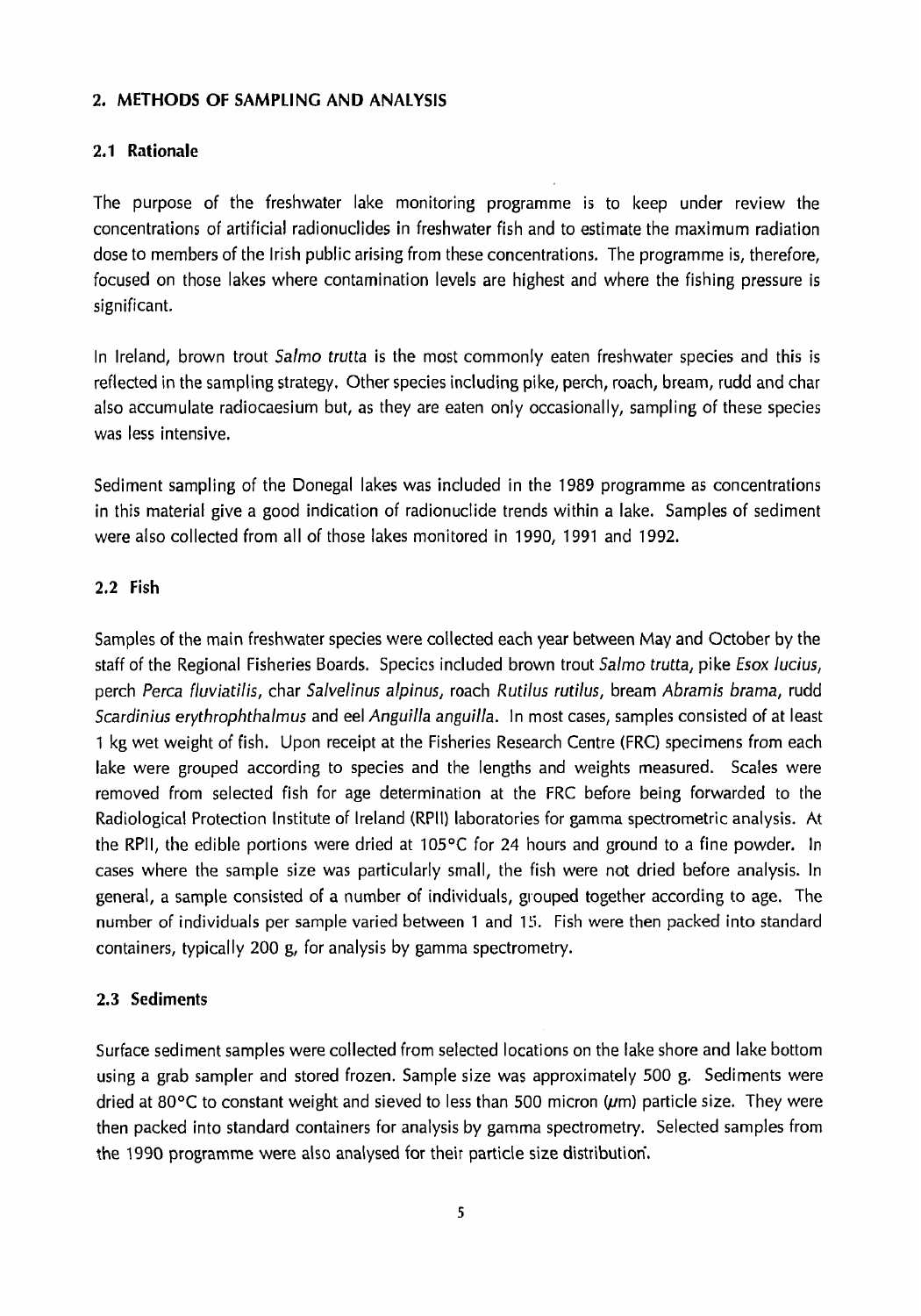### **2.4 Sediment Size Fractionation**

The particle size distribution of selected sediment samples from the 1990 programme was determined by dry sieving, The separates determined included coarse sand (2 - 0,2 mm), fine sand (0.2 - 0.05 mm), silt (50 - 2  $\mu$ m) and clay (< 2  $\mu$ m). The organic matter content of each sample was measured using the loss-on-ignition method [APHA, 1992],

### **2.5 Gamma Spectrometry**

All samples were analysed by high resolution gamma spectrometry for their radiocaesium (caesium-137 and caesium-134) and potassium-40 content. Spectra were recorded for periods ranging from about 6 hours to several days using a germanium detector linked to a Nuclear Data microVax based system. Radioactivity concentrations were determined by automatic peak fitting using a Nuclear Data VAX/VMS spectroscopy applications software package and reported at the 95% confidence level with 'less than' values representing minimum detectable activities. Fish activity concentrations are quoted per unit wet weight of fish, while sediment results are given per unit dry weight. Efficiency calibration was carried out using a reference standard (QCY 48) supplied by Amersham International pic (UK). Quality control is maintained by an in-house programme and by participation in national and international intercomparison exercises.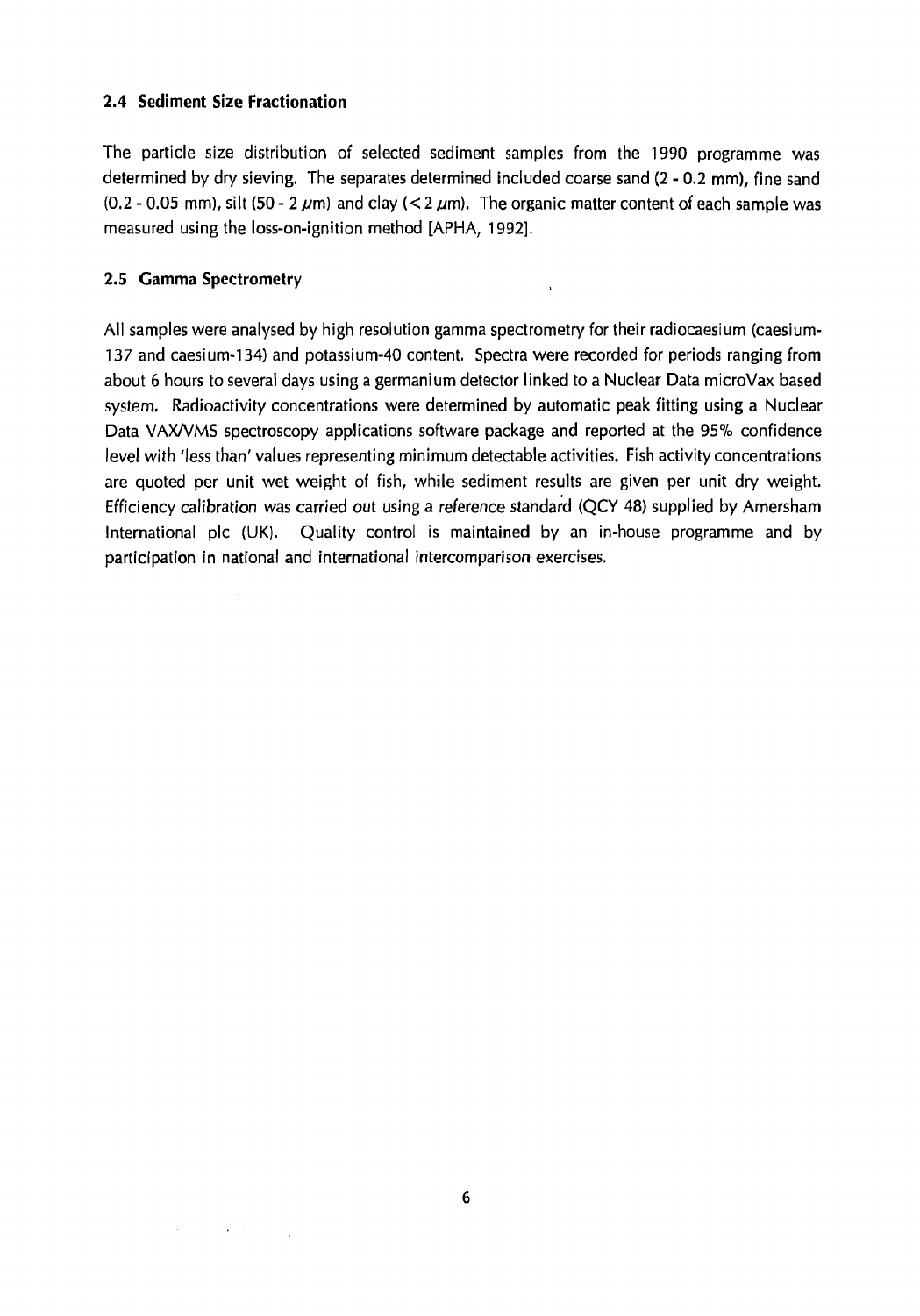### **3. RESULTS**

The radiocaesium concentrations in freshwater fish and sediments on a county by county basis are given in Tables 2-13 and summarised below.

**Co. Cavan** (see Table 2), **Co. Clare** (see Table 3), **Co. Cork** (see Table 4), **Co. Wicklow** (see Table 5)

Lough Oughter, Lough Inchiquin, Carrigadrohid Reservoir and Pollaphuca Reservoir

Subject to availability, samples of trout, perch, pike, roach and rudd were collected from each of these lakes in 1990. In all cases, the measured radiocaesium concentrations were below 20 Bq/kg. The corresponding sediment concentrations ranged from 6-37 Bq/kg.

### **Co. Donegal** (see Table 6)

### Lough Finn

This lake was one of those most significantly affected by Chernobyl fallout in 1986. Mean radiocaesium levels in trout declined from a maximum of 284 Bq/kg in 1988 to 40 Bq/kg in 1992. Concentrations in char, the only other species sampled in this lake, were lower than those measured in trout in 1991 and 1992. Total radiocaesium concentrations in sediments ranged between 175-1,041 Bqfkgin 1989, and between 42-440 Bq/kg in 1991. The sediment data indicate considerable variation in the distribution of contamination.

#### Lough Anna

Radioactivity levels in Lough Anna did not decrease as in Lough Finn. In 1992, maximum radiocaesium concentrations of 188 Bq/kg and 718 Bq/kg were found in trout and sediment, respectively. Both the fish and sediment data showed considerable variation in the degree of contamination within the lake.

#### Lough Eske

Of the Donegal lakes examined, Lough Eske appears to have been the least affected by the Chernobyl accident. Radiocaesium concentrations in trout were relatively higher in 1990 compared to 1988. Lake sediment concentrations were generally of the order of 150 Bq/kg.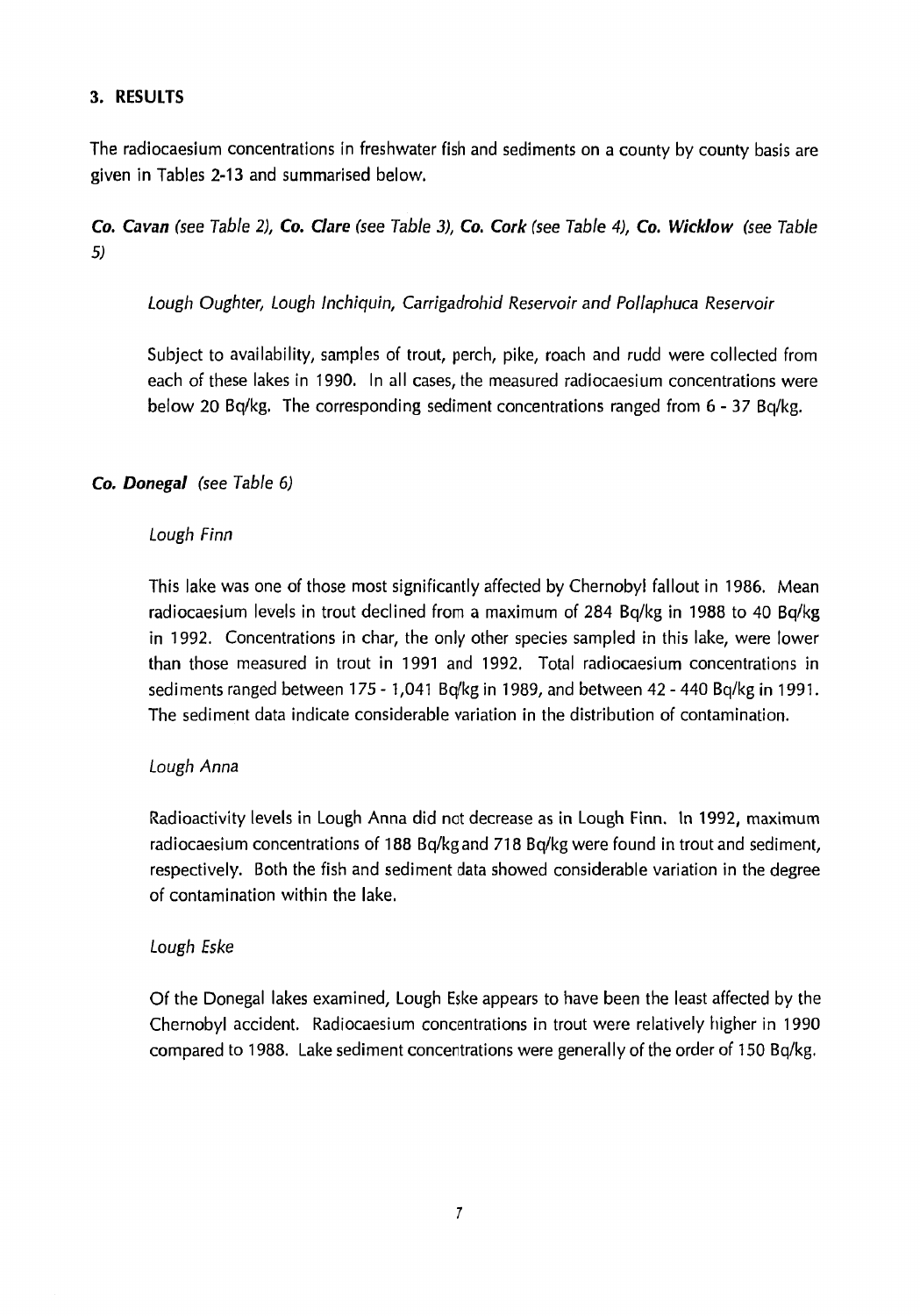#### Lough Derg

Concentrations of radiocaesium in trout from Lough Derg were broadly similar to those found in Lough Finn and Lough Anna. The levels in perch did not appear to have varied significantly between 1990 and 1992. The highest caesium levels were recorded from pike, as expected, being at the top of the piscivorous food chain with concentrations in excess of 300 Bq/kg still being detected in 1992. Although the number of measurements are limited, it was evident from the Lough Derg data that pike accumulate caesium to a greater extent than char and trout. Contamination persisted in the lake sediments, with radiocaesium concentrations ranging between 20 and 530 Bq/kg in 1991.

#### Lough Cartan

In general, the radiocaesium levels measured in trout were similar to those for Lough Finn, Lough Derg and Lough Anna. Concentrations showed no significant decrease over the four years of the sampling programme. Sediment radiocaesium levels remained relatively unchanged between 1989 and 1992, with concentrations ranging from about 100 to 800 Bq/kg.

#### Co. Galway (see Table 7)

#### Lough Corrib

Radiocaesium concentrations of less than 60 Bq/kg were determined in fish species including trout, perch, pike, roach and eel, all of which were sampled from the lower lake. Levels in sediment were quite varied with values between 2 and  $772$  Bq/kg. The one very high value of 772 Bq/kg refers to sediment sampled from the middle lake, where mountain runoff was likely to have a greater influence.

#### Co. Kerry (see Table 8) and Co. Tipperary (see Table 9).

#### Lough Looscaunagh, Lough Leans, Lough Muskry and Bay Lough

Samples of trout and sediment were collected from each of these lakes in 1990, with the exception of Bay Lough which was sampled in 1989. The trout concentration at Bay Lough was about 150 Bq/kg, while in all other cases, the concentrations were below 50 Bq/kg. The sediment values were quite varied with a maximum level of 771 Bq/kg being observed in a sediment from Lough Looscaunagh.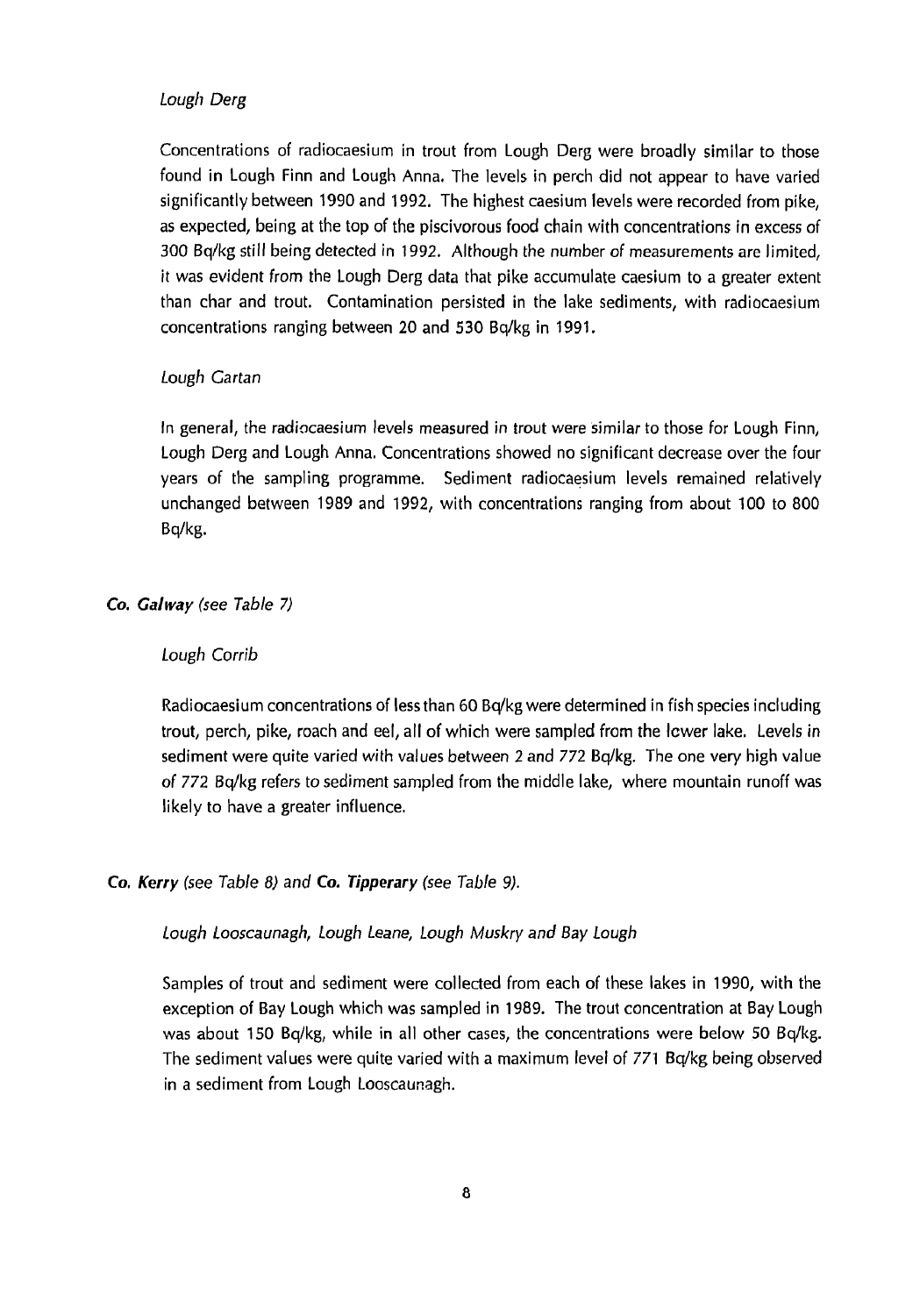### Lough Allen

The levels of radiocaesium in trout, perch and pike were all below 45 Bq/kg. With one exception, levels of less than 5 Bq/kg were reported for rudd, bream and roach. Sediment concentrations were also low, less than 25 Bq/kg.

 $\sim$ 

### Lough Belhavel

Radiocaesium levels in the coarse fish species sampled from this lake were low, less than 20 Bq/kg in pike which is at the top of the piscivorous food chain. Sediment values were less than 20 Bq/kg.

### Lough Melvin

In agreement with the other lakes monitored in Co. Leitrim, this lake appeared to have been relatively unaffected by Chernobyl radioactivity. Low levels of radiocaesium were recorded in trout (less than 5 Bq/kg) in 1990. The levels in sediments, though variable, were also low with concentrations less than 100 Bq/kg.

### Co. **Mayo** (see Table 11)

#### Lough Callow

This lake was moderately contaminated by Chernobyl radiocaesium with a maximum level of about 140 Bq/kg in trout in 1988. Levels had declined to below 35 Bq/kg in 1992. Sediment concentrations were quite varied with levels of 16 and 165 Bq/kg in 1992, down somewhat on previous levels.

#### Lough Bunaveela

This lake did not appear to have been contaminated to the same degree as Lough Callow with a maximum radiocaesium level of about 70 Bq/kg present in trout in 1988. This had decreased to below 45 Bq/kg in 1990. Radiocaesium levels in the lake sediments were below 200 Bq/kg in 1990.

 $\mathcal{A}$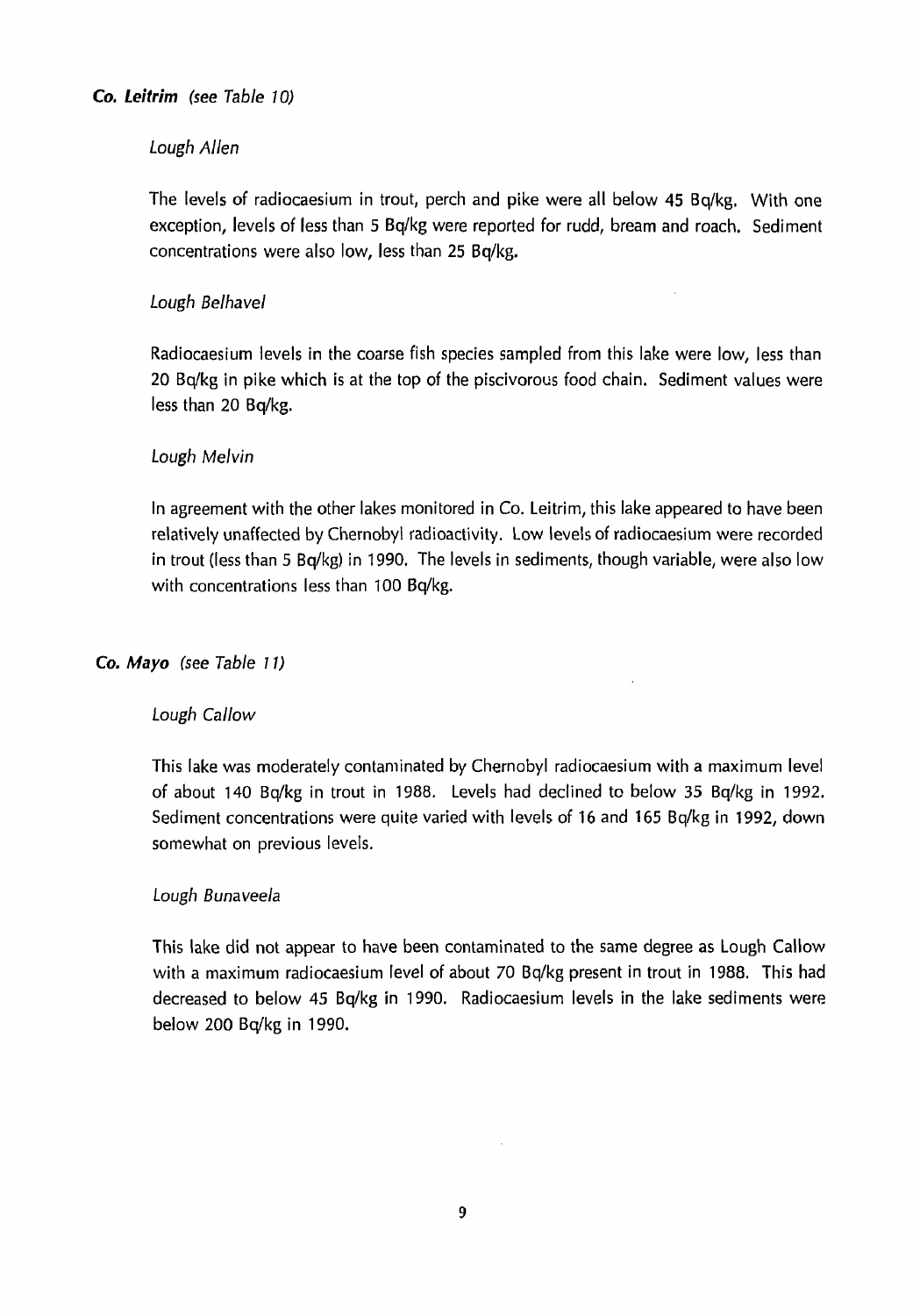### Lough Conn

The levels reported for trout and sediments in this lake were generally lower than for other lakes monitored in Co. Mayo. Trout concentrations were less than 40 Bq/kg in 1990.

### Co. Sligo (see Table 12)

### Lough Easkey

Mean radiocaesium levels in trout fell from 111 Bq/kg in 1989 to 42 Bq/kg in 1992. Sediment concentrations also showed a wide variation with one very high level close to 2,000 Bq/kg measured in 1991 compared to a maximum value of 350 Bq/kg in 1992.

### Lough Ta/t

Radiocaesium concentrations in trout in 1991 were approximately one-fifth of those recorded in 1988. The concentration of 316 B $q/kg$  measured in perch from this lake in 1990 was the highest recorded value for this species in the five year monitoring programme. Measured radiocaesium levels in the lake sediments remained relatively unchanged at about 200 Bq/kg in 1990 and 1991.

### Co. Westmeath (see Table 13)

#### Lough Owel

Mean radiocaesium levels in trout caught in this lake remained relatively constant at about 60 Bq/kg between 1990 and 1992. Concentrations in perch and pike were significantly higher, with a maximum value of 275 Bq/kg in pike. Sediment concentrations over the three year period ranged from about 40 - 330 Bq/kg.

#### Lough Derravaragh

Fish and sediment samples collected in 1990 indicated a lower degree of contamination than observed at Lough Owel. Sediment values were less than 100 Bq/kg.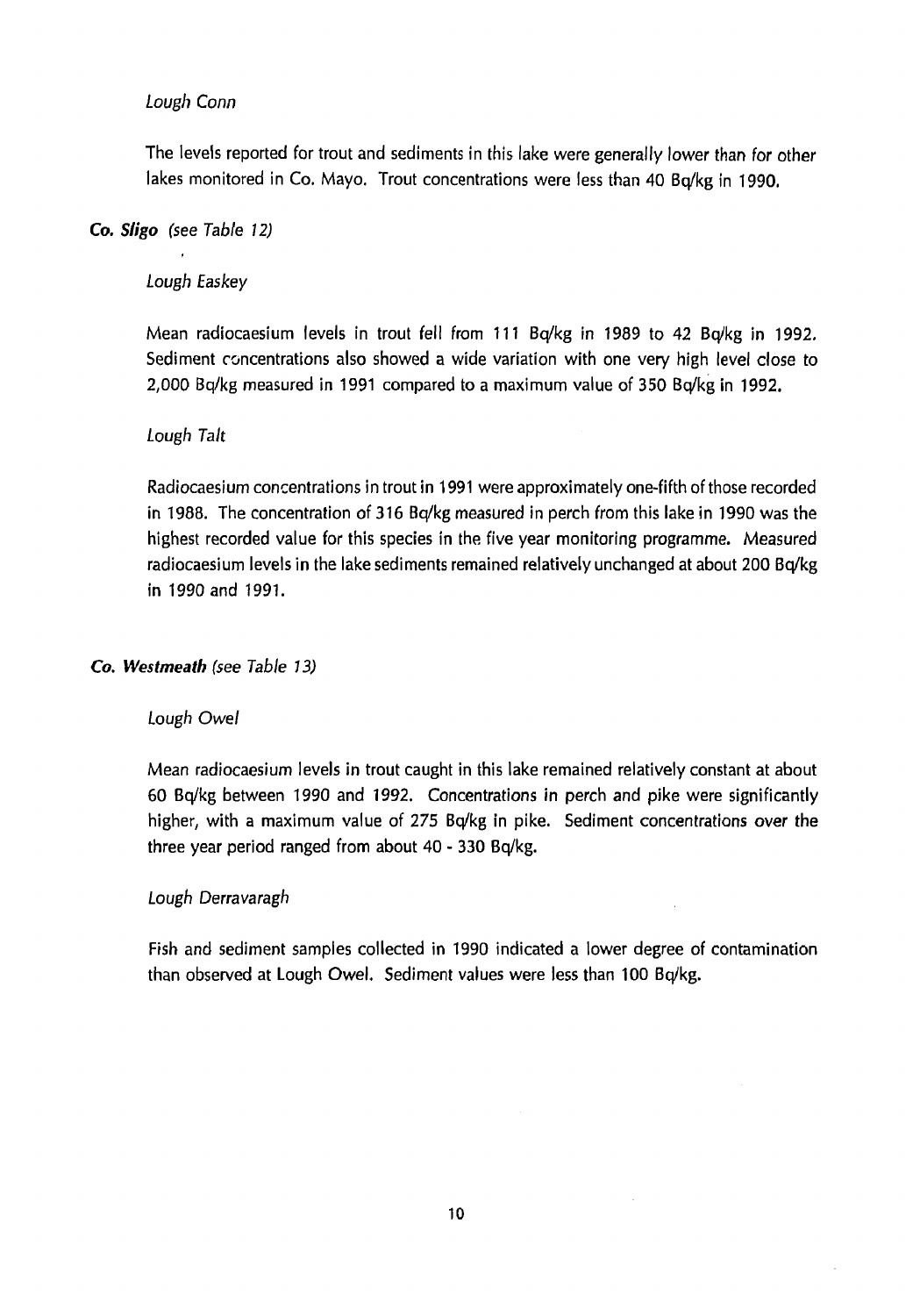### **4. DISCUSSION**

### **(a) Activity Concentrations**

The results of the lake monitoring programme for 1988 - 1992 show that lakes in the midlands and north-west of the country were most affected by fallout from the Chernobyl accident. The maximum radiocaesium level in fish of approximately 400 Bq/kg was measured in pike caught in Lough Derg, Co. Donegal in 1991. Sediment concentrations of greater than 500 Bq/kg were measured in a number of lakes with one sediment from Lough Easkey, Co. Sligo showing levels close to 2000 Bq/kg. Lakes in the west, south-west and east were also contaminated but to a noticeably lesser extent. The wide variation in the degree of contamination across the country seen here has been reported previously for the terrestrial environment [McAulay and Moran, 1989; Ryan, 1991].

Since 1988, there appears to have been an overall decrease in radiocaesium concentrations in trout even allowing for the fact that caesium-134 has a half-life of approximately 2 years. In sediments, any corresponding decrease in concentration with time would be masked by the wide variation in concentrations measured.

In addition to the variation in contamination levels between lakes, significantly different radiocaesium concentrations for both fish and sediments were found within the same lake for a given sampling period. In the case of fish, such differences may be explained by differences in the feeding habits of the various species or by differences in age for the same species. A statistical analysts of the results was carried out to determine whether any such correlations existed. In general, the data set was too limited to draw definite conclusions, but there did appear to be some evidence that total radiocaesium increased with age for a particular species.

The range of sediment concentrations within some lakes was very varied, for example in Lough Easkey, Co. Sligo, caesium-137 values of 126 Bq/kg and 1718 Bq/kg were measured in samples taken at the same time. Such variability, while due in part to sediment type, may also be influenced by the method of sampling. In this study, the sediments were grab sampled which cannot discriminate between sediments of different depths. An analysis of the relationship between total radiocaesium concentration and organic matter content showed some correlation, but this alone could not account for the wide variation in radiocaesium concentration observed.

In addition to radiocaesium deposited as a result of the Chernobyl accident, significant amounts were deposited during the atmospheric weapons testing of the late 1950s and early 1960s. The contribution of both of these sources to the total radiocaesium content of fish and sediments can be estimated using a decay corrected Chernobyl fallout caesium-134 to caesium-137 ratio of 0.524. This ratio was determined from a series of measurements made in Ireland immediately following the Chernobyl accident [Mitchell et a/., 1990].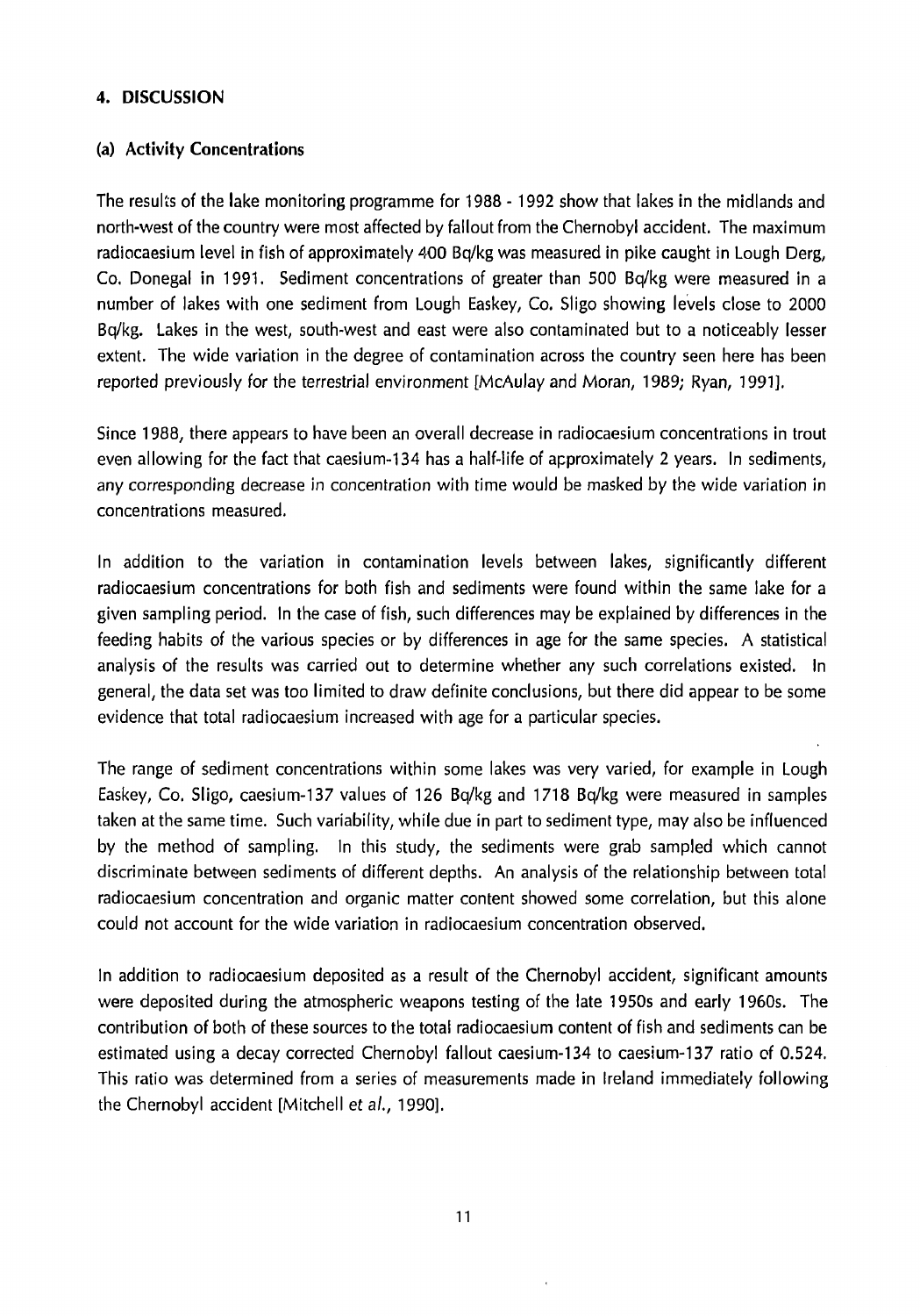This calculation was carried out for all trout and sediments measured in 1991 {Tables 14,15), In general between 70 and 90 per cent of the caesium-137 measured in fish is derived from Chernobyl deposition. In the case of sediments, the division is different with approximately equal amounts of caesium-137 deriving from both sources. It is clear from these results that weapons testing continues to be a significant source of caesium-137 in Irish lakes.

### (b) Dose Estimation

Radiation doses (committed effective dose) due to the consumption of fish are calculated by estimating the intake of radiocaesium from the product of the quantity consumed and its activity and converting the intake to dose by the use of standard conversion factors [Phipps et al., 1991]. In this study the radiation dose to a group of freshwater fish consumers has been calculated for the years 1988 -1992. The mean concentration of radiocaesium in brown trout caught in Donegal lakes has been used in the calculations (Table 16) as brown trout is taken to be representative of the highest concentrations which would be consumed on a regular basis and as the highest levels were, in general, found in Donegal. In the absence of relevant dietary infprmation, a daily intake of 50 g has been assumed for those people who include relatively large amounts of freshwater fish in their diet. The values calculated for each year are shown in Table 17,

Overall, the dose fell from 39  $\mu$ Sv in 1988 to 15  $\mu$ Sv in 1992, although lower doses of 12 and 14  $\mu$ Sv were calculated for 1990 and 1991, respectively. The trend over recent years would appear to indicate a levelling off in radioactivity concentrations. In each year the estimated dose was below 5 per cent of the dose limit for members of the public of 1000  $\mu$ Sv recommended by the International Commission on Radiological Protection [ICRP, 1991]. The calculated doses may also be compared with the annual average dose of approximately 3000  $\mu$ Sv from all sources of radiation received by members of the Irish public of which about 90% is due to naturally occurring radiation and the remainder mainly due to medical uses of radiation.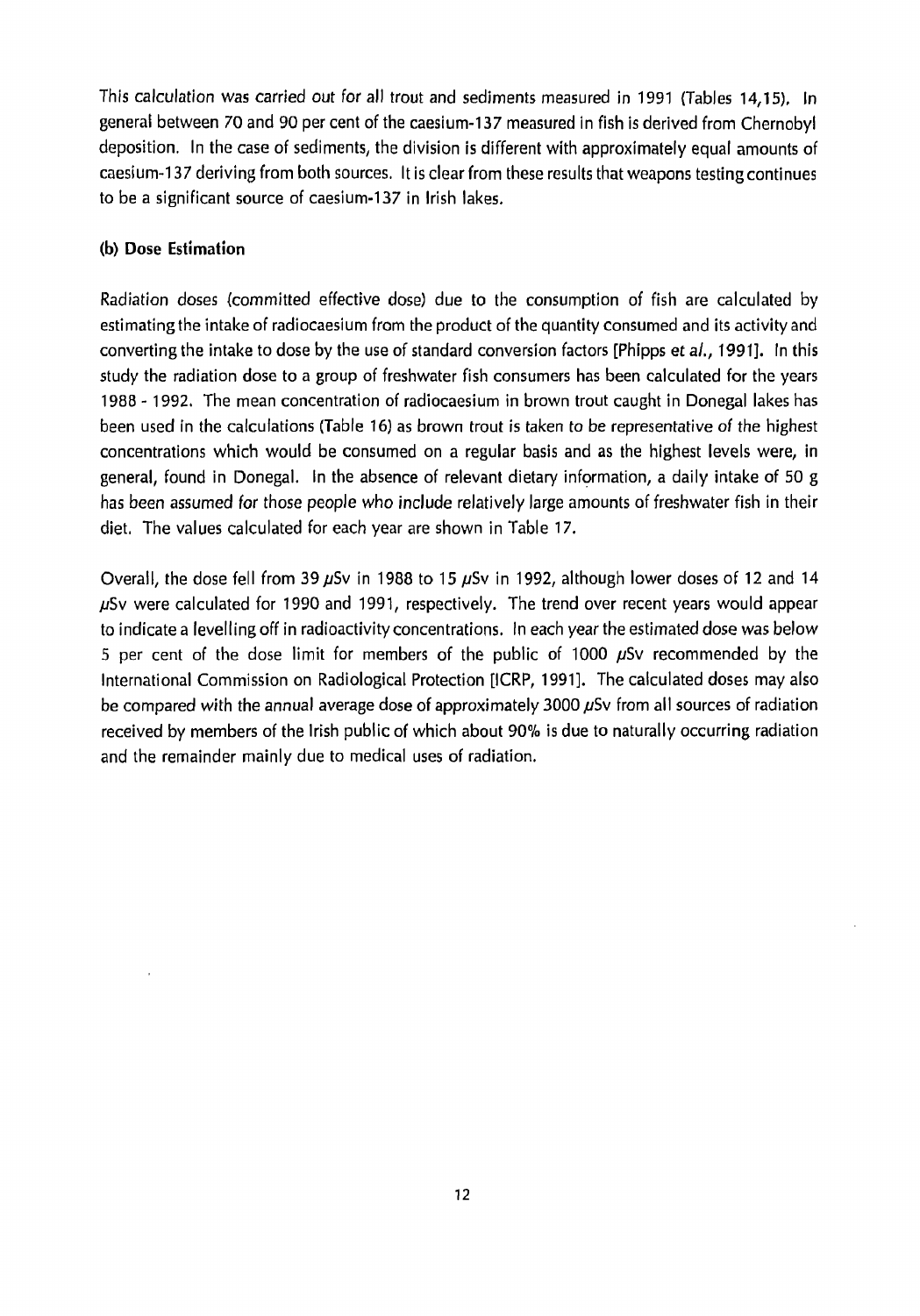### **5. CONCLUSIONS**

Some Irish lakes, particularly those in upland areas, were significantly contaminated following the Chernobyl accident. The results of the monitoring programme for 1988 - 1992 indicate that radiocaesium levels in salmonid species have fallen over the five years of the programme.

The radiation doses to freshwater fish consumers fell from 39  $\mu$ Sv in 1988 to 15  $\mu$ Sv in 1992. Such doses are representative of adults who consume relatively large amounts of freshwater fish. For those adults who consume lesser amounts of freshwater fish, the radiation doses received will be proportionately lower.

The estimated doses were less than 5 per cent of the ICRP recommended dose limit of 1000  $\mu$ Sv per year for members of the public. They also represent approximately 1% of the average annual dose of about 3000  $\mu$ Sv received by members of the Irish public from all sources of radiation, natural and artificial and, as such, are of minor radiological significance. The results therefore give reassurance that there is no significant risk to health from the consumption of freshwater fish caught in Irish lakes.

### 6. **ACKNOWLEDGEMENTS**

The authors acknowledge the contribution of the managers and staff of the Eastern, Southern, Southwestern, Western, North-Western and Northern Regional Fisheries Boards and the Foyle Fisheries Commission to this programme in the collection of samples. They also thank Dr. C. Moriarty, FRC for aging the fish, Mr. T. Champ, Central Fisheries Board for biological information and advice, Dr. Michael Keatinge, TCD for statistical analysis and Dr. Sean Diamond, Teagasc for information on soil type.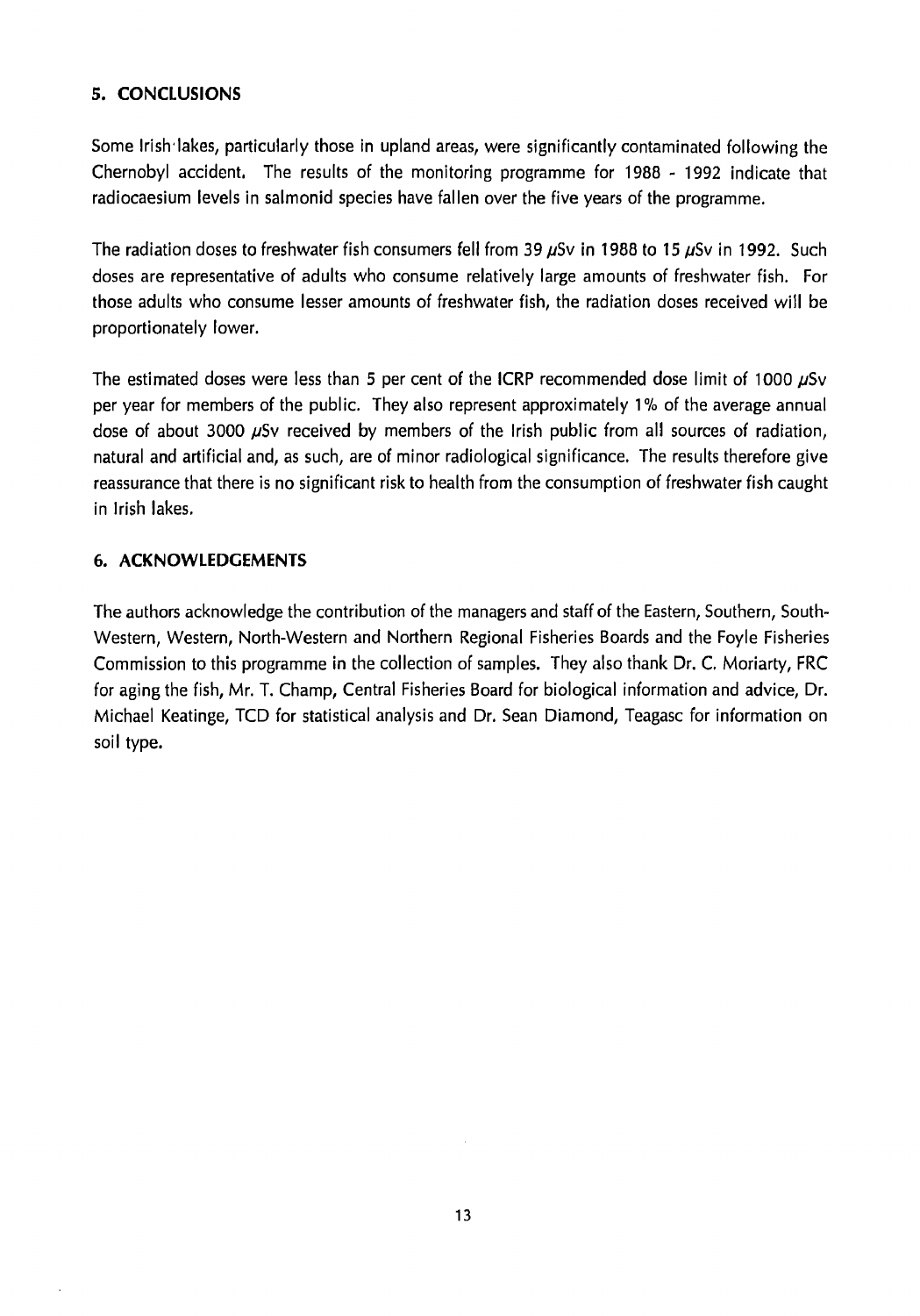#### **7. REFERENCES**

American Public Health Association, 1992, **Standard Methods for the Examination of Water and Wastewater, 18th Edition.** Washington, D.C.: APH. Ed: Greenberg, Arnold.

Colgan, P.A., 1988. A report on the levels of radiocaesium activity in mountain sheep, **October - December 1987.** Dublin: Nuclear Energy Board.

Cunningham, J.D., MacNeill, G., Pollard, D., 1987. Chernobyl - Its effect on Ireland. Dublin: Nuclear Energy Board.

International Commission on Radiological Protection, 1991. **1990 recommendations of the International Commission on Radiological Protection.** Ann ICRP, 21(1-3), Publication No. 60. Oxford: Pergamon Press.

McAulay, I.R. and Moran, D., 1989. Radiocaesium fallout in Ireland from the Chernobyl accident. **Journal of Radiological Protection, 9(1),** p.29-32.

Mitchell, P.I., Sanchez-Cabeza, J.A., Ryan, T.P., McGarry, A.T., Vidal-Quadras, A., 1990. Preliminary estimates of cumulative caesium and plutonium deposition in the Irish terrestrial environment. **Journal of Radioanalytical and Nuclear Chemistry, 138,** p. 241-256.

Phipps, A.W., Kendall, G.M., Stather, J.W., Fell, T.P., 1991. **Committed equivalent organ doses and committed effective doses from intakes of radionuclides.** United Kingdom: National Radiological Protection Board, NRPB-R245.

Ryan, T.P., 1991. **Nuclear fallout in the Irish terrestrial environment.** Dublin: University College Dublin, Ph.D. thesis, 237pp.

USSR State Committee on the Utilisation of Atomic Energy, 1986. **The accident at the Chernobyl nuclear power plant and its** consequences. Information compiled for the IAEA experts' meeting, Vienna, 25-29 August, 1986.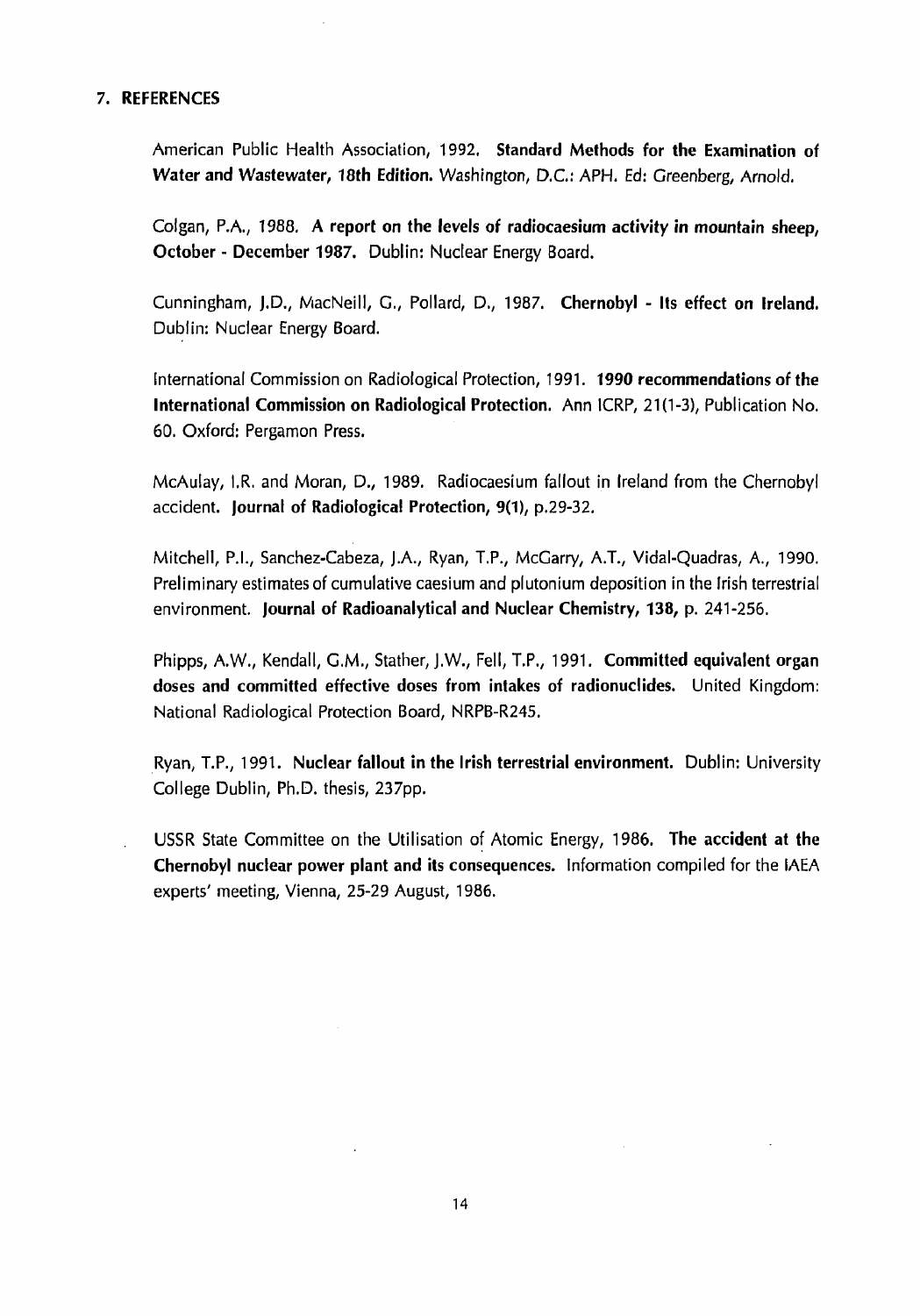# **Characteristics of the Lakes**

 $\sim 10^7$ 

 $\mathcal{L}^{\mathcal{L}}$ 

 $\mathbf{r}$ 

 $\lambda$ 

| County  | Lake                       | <b>Surface</b><br>Area (ha) | <b>Altitude</b><br>(m) | Soil Type                   | <b>Fishing</b><br><b>Pressure</b> | <b>Beneficial Uses</b>                                    |
|---------|----------------------------|-----------------------------|------------------------|-----------------------------|-----------------------------------|-----------------------------------------------------------|
| Cavan   | L. Oughter                 | 1,300                       | 50                     | Grey brown<br>podzolic/gley | heavy                             | coarse fishery, amenity                                   |
| Clare   | L. Inchiquin               | 110                         | 24                     | Brown earth<br>(shallow)    | heavy                             | water abstraction, game fishery,<br>amenity               |
| Cork    | Carrigadrohid<br>Reservoir | 981                         | 75                     | Brown podzolic              | medium                            | water abstraction, mixed fishery,<br>amenity, aquaculture |
| Donegal | L. Finn                    | 100                         | 133                    | <b>Blanket</b> peat         | seldom fished                     | amenity                                                   |
|         | L. Anna                    | 24                          | 169                    | <b>Blanket peat</b>         | seldom fished                     | water abstraction                                         |
|         | L. Derg                    | 810                         | 143                    | <b>Blanket</b> peat         | little/moderate                   | game fishery, amenity                                     |
|         | L. Gartan                  | 190                         | 70                     | Peaty podzol                | medium                            | water abstraction, game fishery,                          |
|         | L. Eske                    | 360                         | 31                     | <b>Blanket</b><br>peat/Gley | little                            | amenity<br>game fishery                                   |
| Galway  | L. Corrib                  | 17,000                      | 9                      | Brown earth<br>(shallow)    | medium                            | water abstraction, game/coarse<br>fishery                 |
| Kerry   | L. Looscaunagh             | 40                          | 200                    | Peaty podzol                | little                            | game fishery                                              |
|         | L. Leane                   | 2,000                       | 20                     | Brown podzolic              | heavy                             | game fishery, amenity                                     |

*Ul*

 $\sim$ 

 $\sim$ 

 $\sim 10^7$ 

 $\sim 10^7$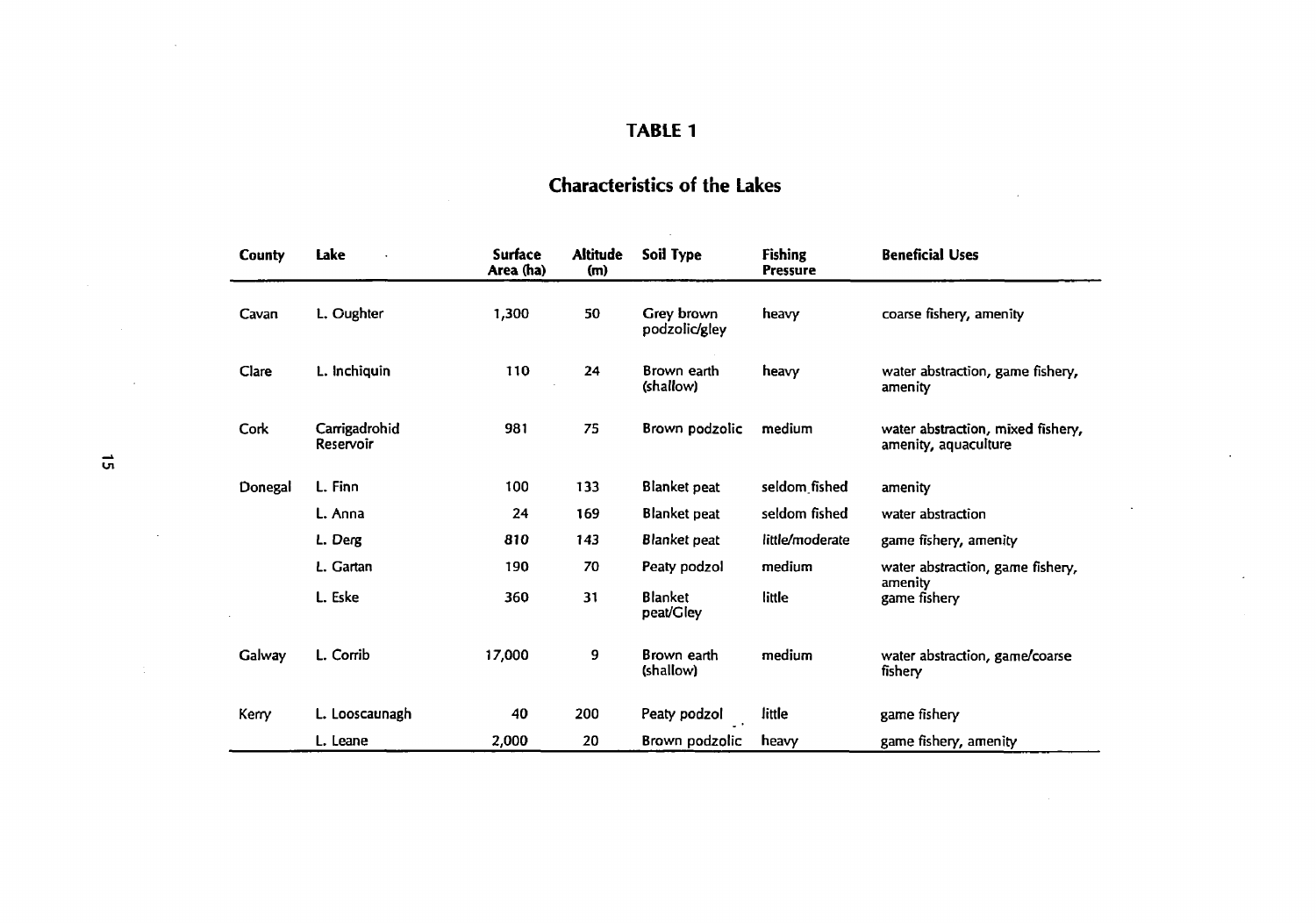# **TABLE 1 (cont'd)**

 $\Delta$ 

| <b>County</b>    | Lake                    | <b>Surface</b><br>Area (ha) | <b>Altitude</b><br>(m) | Soil Type                       | <b>Fishing</b><br><b>Pressure</b> | <b>Beneficial Uses</b>                              |
|------------------|-------------------------|-----------------------------|------------------------|---------------------------------|-----------------------------------|-----------------------------------------------------|
| Leitrim          | L. Allen                | 3,500                       | 50                     | Gley                            | medium                            | water abstraction, game/course                      |
|                  | L. Belhavel             | 101                         | 65                     | Gley                            | seldom<br>fished                  | fishery, aquaculture, amenity<br>course fishery     |
| Mayo             | L. Callow               | 57                          | 42                     | <b>Podzolic</b>                 | medium                            |                                                     |
|                  | L. Bunaveela            | 47                          | 121                    | <b>Blanket peat</b>             | little                            | game fishery                                        |
|                  | L. Conn                 | 5,000                       | 13                     | Degraded grey<br>brown podzolic | heavy                             | water abstraction, game fishery                     |
| Sligo            | L. Easkey               | 120                         | 186                    | Blanket peat                    | little                            | water abstraction, game fishery                     |
|                  | L. Talt                 | 63                          | 138                    | Blanket peat                    | little                            | water abstraction, game fishery                     |
| <b>Tipperary</b> | Bay Lough               | 5                           | 275                    | Peaty podzolic                  | seldom<br>fished                  |                                                     |
| Westmeath        | L. Owel                 | 950                         | 99                     | Grey brown podzolic             | heavy                             | water abstraction, game fishery,                    |
|                  | L. Derravaragh          | 1,100                       | 63                     | Grey brown podzolic             | heavy                             | amenity<br>game/course fishery                      |
| Wicklow          | Pollaphuca<br>Reservoir | 1970                        | 186                    | Brown podzolic                  | medium                            | water abstraction, game/course,<br>fishery, amenity |

 $\mathcal{L}^{\text{max}}$  .

 $\mathcal{L}^{\text{max}}_{\text{max}}$  ,  $\mathcal{L}^{\text{max}}_{\text{max}}$ 

 $\omega \rightarrow$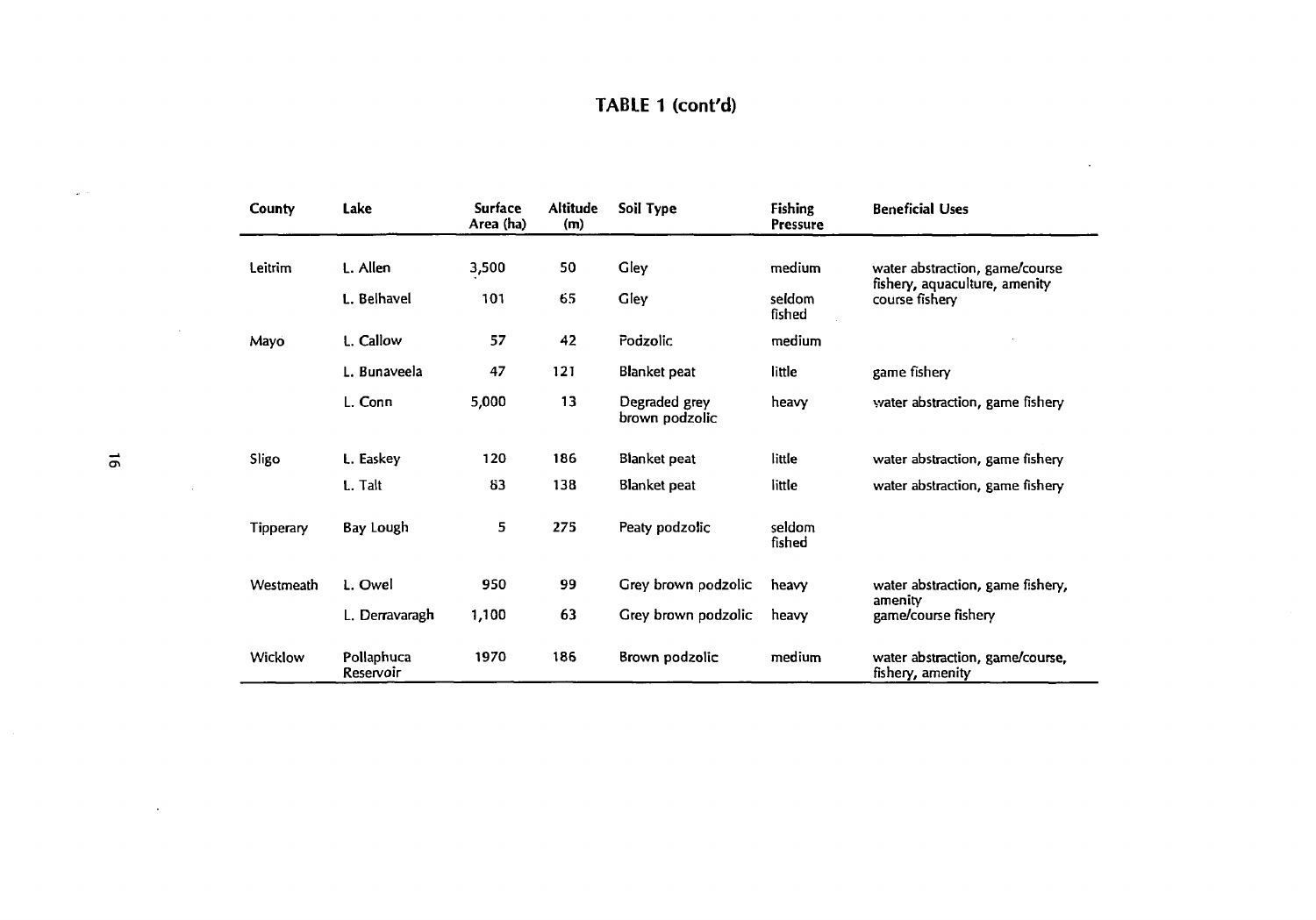### **Radioactivity in County Cavan Lakes**

| Lake          | <b>Species</b> | Year | Number of<br><b>Samples</b> | Cs-137 | $Cs-134$ |
|---------------|----------------|------|-----------------------------|--------|----------|
| Lough Oughter | Perch          | 1990 | 2                           | 5; 7   | < 1.7    |
|               | Pike           | 1990 | 2                           | 4;4    | < 1.3    |
|               | Roach          | 1990 | 2                           | 2; 2   | < 1.9    |
|               | Sediment       | 1990 |                             |        | < 1.1    |

Concentrations in Bq/kg wet weight in fish, dry weight in sediments

### **TABLE 3**

### **Radioactivity in County Clare Lakes**

Concentrations in Bq/kg wet weight in fish, dry weight in sediments

| Lake            | <b>Species</b> | Year | Number of<br><b>Samples</b> | $Cs-137$ | $Cs-134$   |
|-----------------|----------------|------|-----------------------------|----------|------------|
| Lough Inchiquin | Trout          | 1990 |                             | 2; 3     | $\leq 0.7$ |
|                 | Perch          | 1990 |                             | י        | < 0.8      |
|                 | Pike           | 1990 |                             |          | < 0.7      |
|                 | Sediment       | 1990 | າ                           | 7: 19    | 0.7; 2.0   |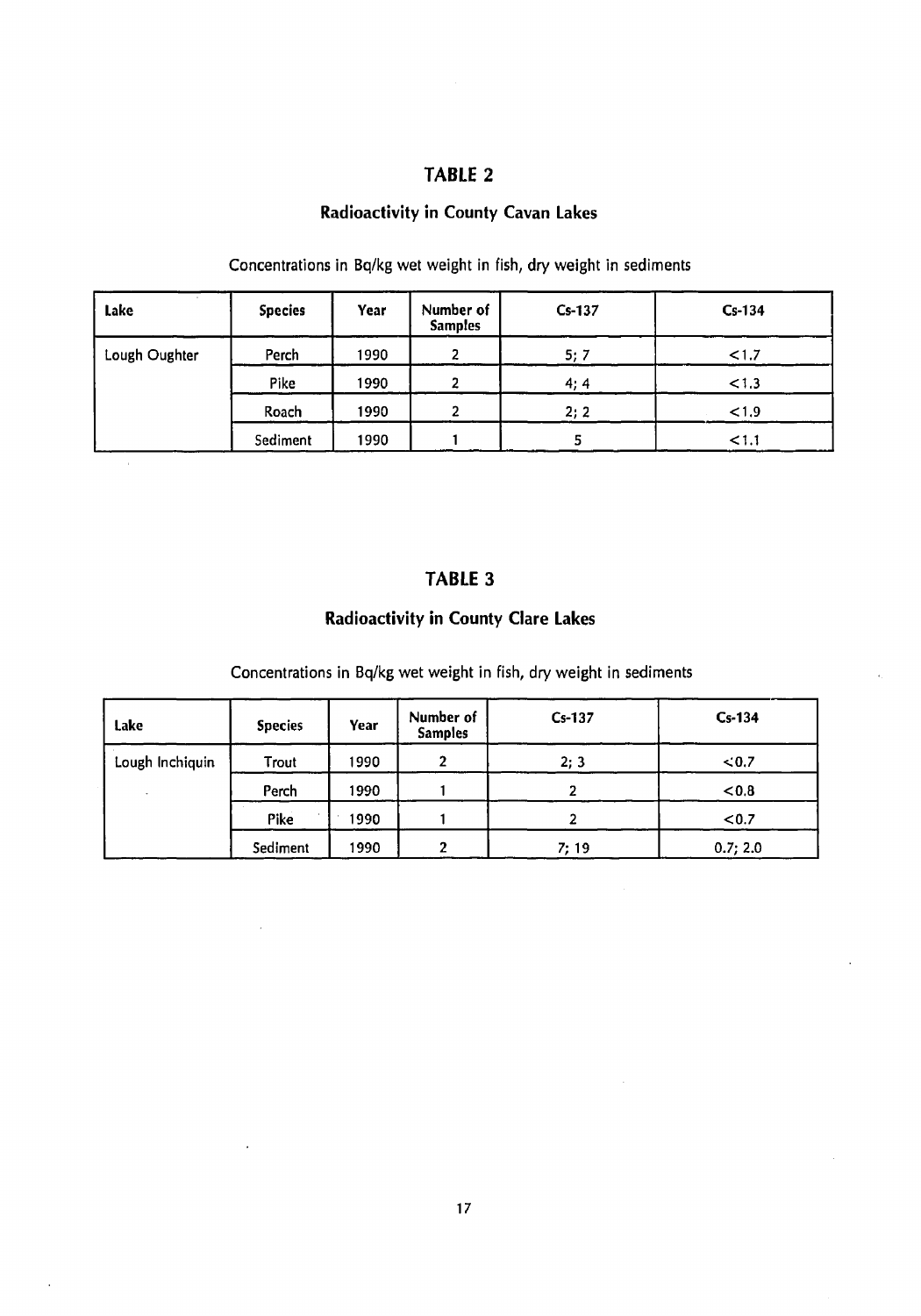### **Radioactivity in County Cork Lakes**

| Lake          | <b>Species</b> | Year | Number of<br><b>Samples</b> | $Cs-137$ | $Cs-134$   |
|---------------|----------------|------|-----------------------------|----------|------------|
| Carrigadrohid | Perch          | 1990 |                             |          | 1.4        |
| Reservoir     | Roach          | 1990 |                             | 4        | < 1.2      |
|               | Sediment       | 1990 | ∽<br>£                      | 8;32     | < 1.0; 5.2 |

Concentrations in Bq/kg wet weight in fish, dry weight in sediments

# **TABLE 5**

 $\bar{ }$ 

### **Radioactivity in County Wicklow Lakes**

Concentrations in Bq/kg wet weight in fish, dry weight in sediments

| Lake       | <b>Species</b> | Year | Number of<br><b>Samples</b> | $Cs-137$ | $Cs-134$ |
|------------|----------------|------|-----------------------------|----------|----------|
| Pollaphuca | Perch          | 1990 | 4                           | $8 - 19$ | < 2.3    |
| Reservoir  | Rudd           | 1990 |                             | 9        | 2.2      |
|            | Roach          | 1990 | 4                           | 1 - 6    | < 1.8    |
|            | Sediment       | 1990 | 2                           | 11; 20   | 0.9; 2.2 |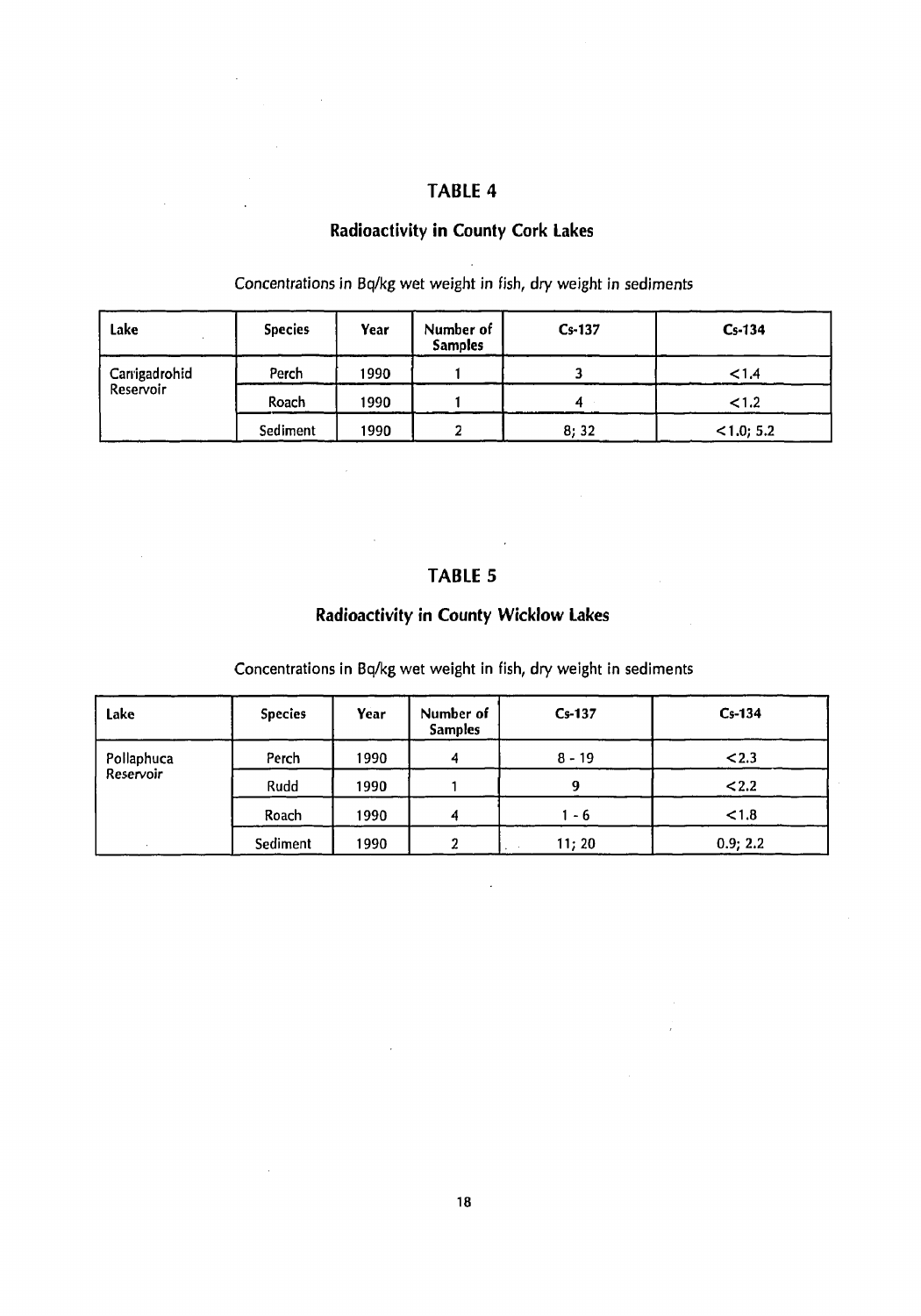$\hat{\boldsymbol{\beta}}$ 

# **Radioactivity in County Donegal Lakes**

| Lake       | <b>Species</b> | Year  | Number of<br><b>Samples</b> | $Cs-137$    | $Cs-134$       |
|------------|----------------|-------|-----------------------------|-------------|----------------|
| Lough Finn | Trout<br>1988  |       | $\overline{\mathbf{3}}$     | $177 - 272$ | $50 - 81$      |
|            |                | 1989  | $\mathbf 2$                 | 84; 108     | 17.5; 23.4     |
|            |                | 1990  | $\overline{\mathbf{2}}$     | 63; 72      | 7.6;10         |
|            |                | 1991  | $\mathbf{1}$                | 94          | 7.9            |
|            |                | 1992  | 18                          | $18 - 88$   | $< 1.2 - 5.2$  |
|            | Char           | 1989  | $\mathbf{1}$                | 96          | 24.2           |
|            |                | 1991  | 1                           | 24          | < 1.4          |
|            |                | 1992  | 3                           | $17 - 20$   | < 1.8          |
|            | Sediment       | 1989  | 8                           | 143 - 899   | $31.5 - 142.0$ |
|            |                | 1990  | 4                           | $161 - 596$ | $8.7 - 63.9$   |
|            |                | 1991  | 4                           | 42 - 408    | $< 1.6 - 32.0$ |
|            |                | 1992  | 1                           | 76          | 4.2            |
| Lough Anna | Trout          | 1988  | $\overline{\mathbf{3}}$     | $225 - 291$ | 59.5 -69.9     |
|            |                | 1989  | 1                           | 133         | 27.2           |
|            |                | 1990  | $\overline{\mathbf{c}}$     | 72; 123     | 6.8; 15.7      |
|            |                | 1991  | $\mathbf{2}$                | 36; 43      | 3; 3.5         |
|            |                | 1992  | 15                          | $30 - 180$  | $< 1.4 - 8.2$  |
|            | Sediment       | 1989  | $\overline{\mathbf{2}}$     | 329; 373    | 46.8; 63.5     |
|            |                | 1990  | 1                           | 523         | 47.8           |
|            |                | 1991  | $\mathbf{z}$                | 20; 348     | $<$ 1.8; 8.1   |
|            |                | 1992  | $\mathbf{z}$                | 278; 676    | 6.9; 41.6      |
| Lough Eske | <b>Trout</b>   | 1988  | $\overline{\mathbf{3}}$     | $4 - 29$    | $\leq 7$       |
|            |                | 1990  | $\mathbf{2}$                | 39; 55      | 4.4; 5.5       |
|            | Char           | 1990. | $\mathbf{1}$                | 29          | 2.8            |
|            | Sediment       | 1989  | $\overline{a}$              | 133; 150    | 13.9; 16.8     |
|            |                | 1990  | $\mathbf{z}$                | 127; 139    | 11.3; 11.8     |

### Concentrations in Bq/kg wet weight in fish, dry weight in sediments

19

 $\overline{\phantom{a}}$ 

 $\label{eq:2.1} \frac{1}{\sqrt{2}}\int_{\mathbb{R}^3}\frac{1}{\sqrt{2}}\left(\frac{1}{\sqrt{2}}\right)^2\frac{1}{\sqrt{2}}\left(\frac{1}{\sqrt{2}}\right)^2\frac{1}{\sqrt{2}}\left(\frac{1}{\sqrt{2}}\right)^2.$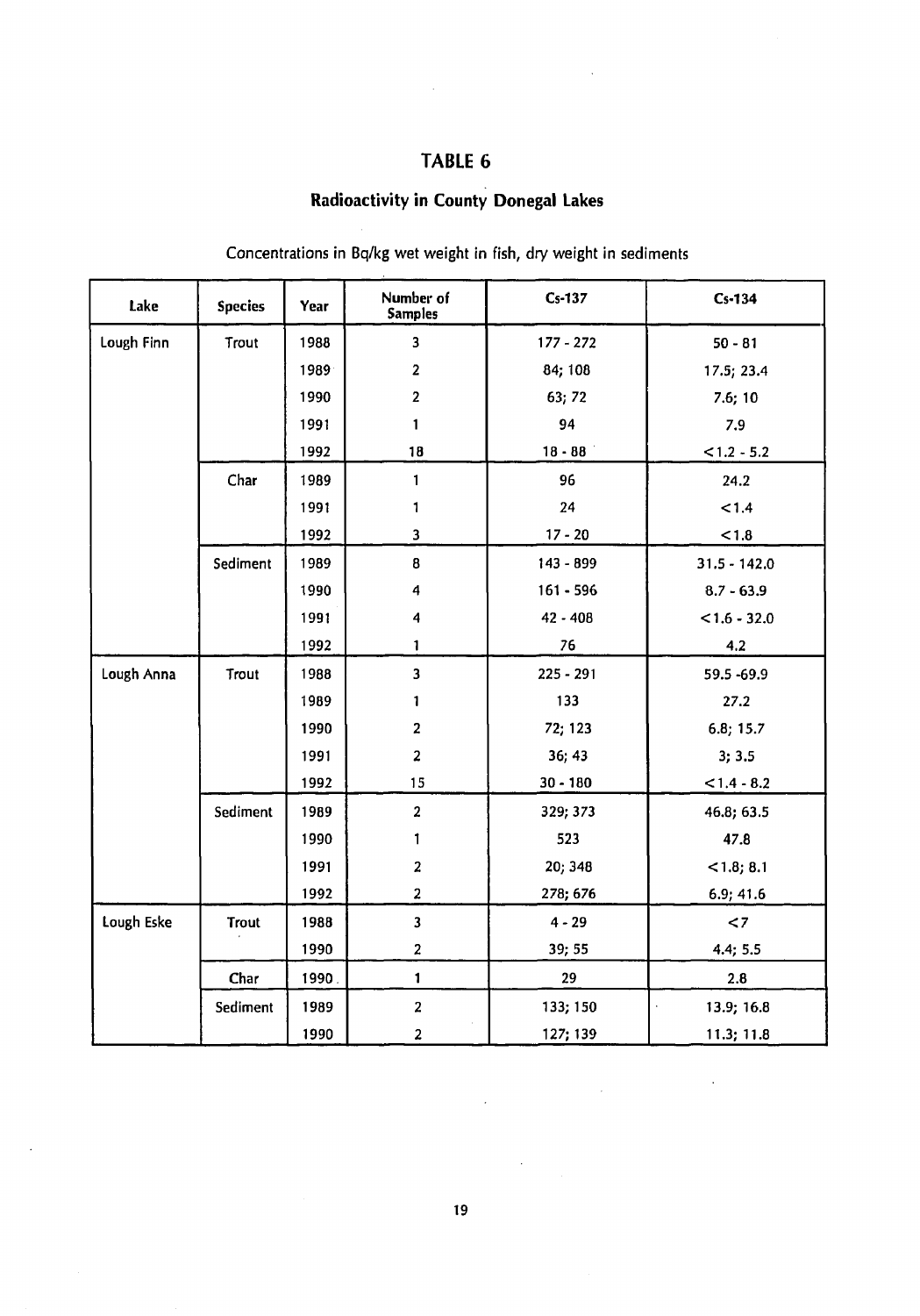# **TABLE 6 (Cont'd)**

| Lake         | <b>Species</b> | Year | Number of<br><b>Samples</b> | $Cs-137$    | $Cs - 134$     |
|--------------|----------------|------|-----------------------------|-------------|----------------|
| Lough Derg   | <b>Trout</b>   | 1989 | 1                           | 130         | 23.3           |
|              |                | 1990 | ${\mathbf 5}$               | $46 - 92$   | $5.0 - 9.9$    |
|              |                | 1991 | $\overline{\mathbf{c}}$     | 71; 121     | 4.9; 8.5       |
|              | Char           | 1990 | $\mathbf 2$                 | 35; 39      | 4.2; 5.6       |
|              | Perch          | 1990 | 4                           | $46 - 209$  | $5.0 - 24.8$   |
|              |                | 1991 | 4                           | $47 - 84$   | $3.0 - 5.7$    |
|              |                | 1992 | 12                          | $42 - 162$  | $<1.7 - 7.7$   |
|              | Pike           | 1990 | $\mathbf{1}$                | 278         | 33,2           |
|              |                | 1991 | 1                           | 362         | 26.2           |
|              |                | 1992 | $\overline{7}$              | $136 - 330$ | $6.5 - 19.4$   |
|              | Sediment       | 1989 | $\overline{2}$              | 34; 54      | 4.9; 6.3       |
|              |                | 1990 | 5                           | $35 - 224$  | $1.8 - 13.1$   |
|              |                | 1991 | $\overline{\mathbf{3}}$     | $17 - 503$  | $< 0.8 - 25.2$ |
|              |                | 1992 | 1                           | 31          | 1.5            |
| Lough Gartan | Trout          | 1989 | 1                           | 99          | 20.9           |
|              |                | 1990 | $\overline{\mathbf{2}}$     | 100; 110    | 11.5; 13.5     |
|              |                | 1991 | $\mathbf 5$                 | $40 - 91$   | $3.3 - 7.8$    |
|              |                | 1992 | $\bf{8}$                    | 59 - 99     | $3.8 - 6.2$    |
|              | Char           | 1990 | 1                           | 86          | 9.8            |
|              |                | 1991 | 1                           | 57          | 4,8            |
|              | Sediment       | 1989 | $\mathbf{1}$                | 232         | 25.8           |
|              |                | 1990 | 4                           | $68 - 436$  | $8.8 - 43.8$   |
|              |                | 1991 | 4                           | $151 - 360$ | $7.9 - 18.0$   |
|              |                | 1992 | 4                           | $96 - 774$  | $4.3 - 36.5$   |

Concentrations in Bq/kg wet weight in fish, dry weight in sediments

 $\hat{\mathbf{r}}$ 

 $\bar{\beta}$ 

 $\sim 10^{-1}$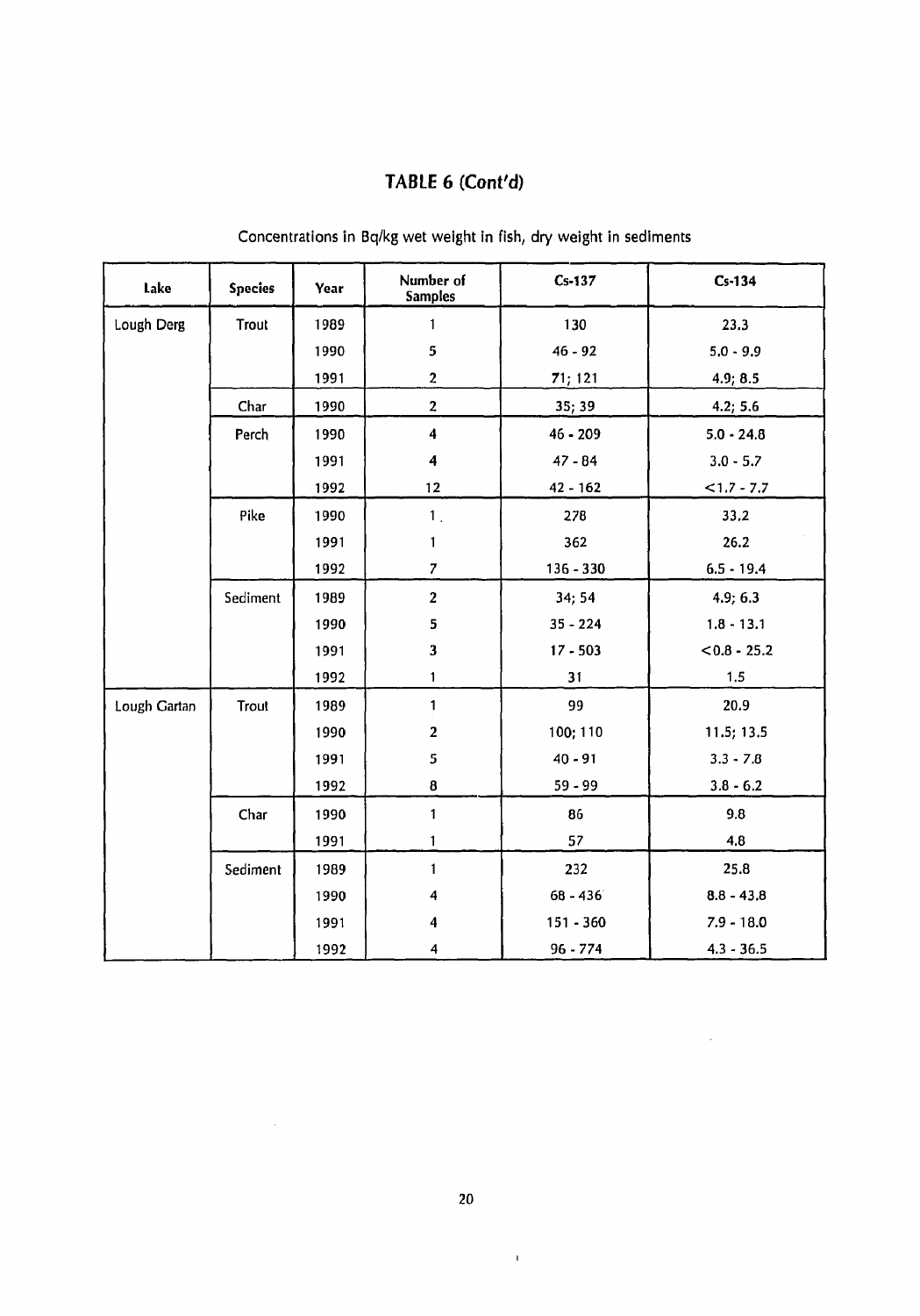### **Radioactivity in County Galway Lakes**

Concentrations in Bq/kg wet weight in fish, dry weight in sediments

| Lake         | <b>Species</b> | Year | Number of<br><b>Samples</b> | $Cs-137$        | $Cs-134$       |
|--------------|----------------|------|-----------------------------|-----------------|----------------|
| Lough Corrib | Trout          | 1990 | $\overline{2}$              | 18; 35          | 2.2; 3.8       |
|              |                | 1991 | $\overline{2}$              | 9;11            | < 1.0          |
|              | Perch          | 1990 |                             | $\bullet$<br>31 | 3.8            |
|              |                | 1991 | $\mathbf{2}$                | 43; 53          | 3.2; 4.6       |
|              | Pike           | 1990 |                             | 40              | 3.9            |
|              |                | 1991 | $\mathbf{2}$                | 29; 20          | 2.3; 2.5       |
|              | Roach          | 1991 | $\overline{2}$              | 8; 15           | < 0.7; 1.0     |
|              | Eels           | 1990 |                             | 25              | 2.7            |
|              | Sediment       | 1990 | $\overline{2}$              | 92; 168         | 9.1; 15.8      |
|              |                | 1991 | 5                           | $2 - 754$       | $< 0.3 - 17.6$ |

### **TABLE 8**

### **Radioactivity in County Kerry Lakes**

Concentrations in Bq/kg wet weight in fish, dry weight in sediments

| Lake        | <b>Species</b> | Year | Number of<br><b>Samples</b> | $Cs-137$  | $Cs-134$      |
|-------------|----------------|------|-----------------------------|-----------|---------------|
| Lough       | Trout          | 1989 |                             | 43        | 6.0           |
| Looscaunagh |                | 1990 |                             | 25        | < 1.4         |
|             |                | 1991 | $\overline{2}$              | 17; 18    | 1.3           |
|             | Sediment       | 1990 |                             | 729       | 42.4          |
|             |                | 1991 | $\overline{2}$              | 65; 483   | $<$ 1.6; 22.4 |
| Lough Leane | Trout          | 1990 | 3                           | $3 - 4$   | < 1.1         |
|             | Sediment       | 1990 | 3                           | $21 - 99$ | $1.5 - 2.5$   |

 $\hat{\mathbf{r}}$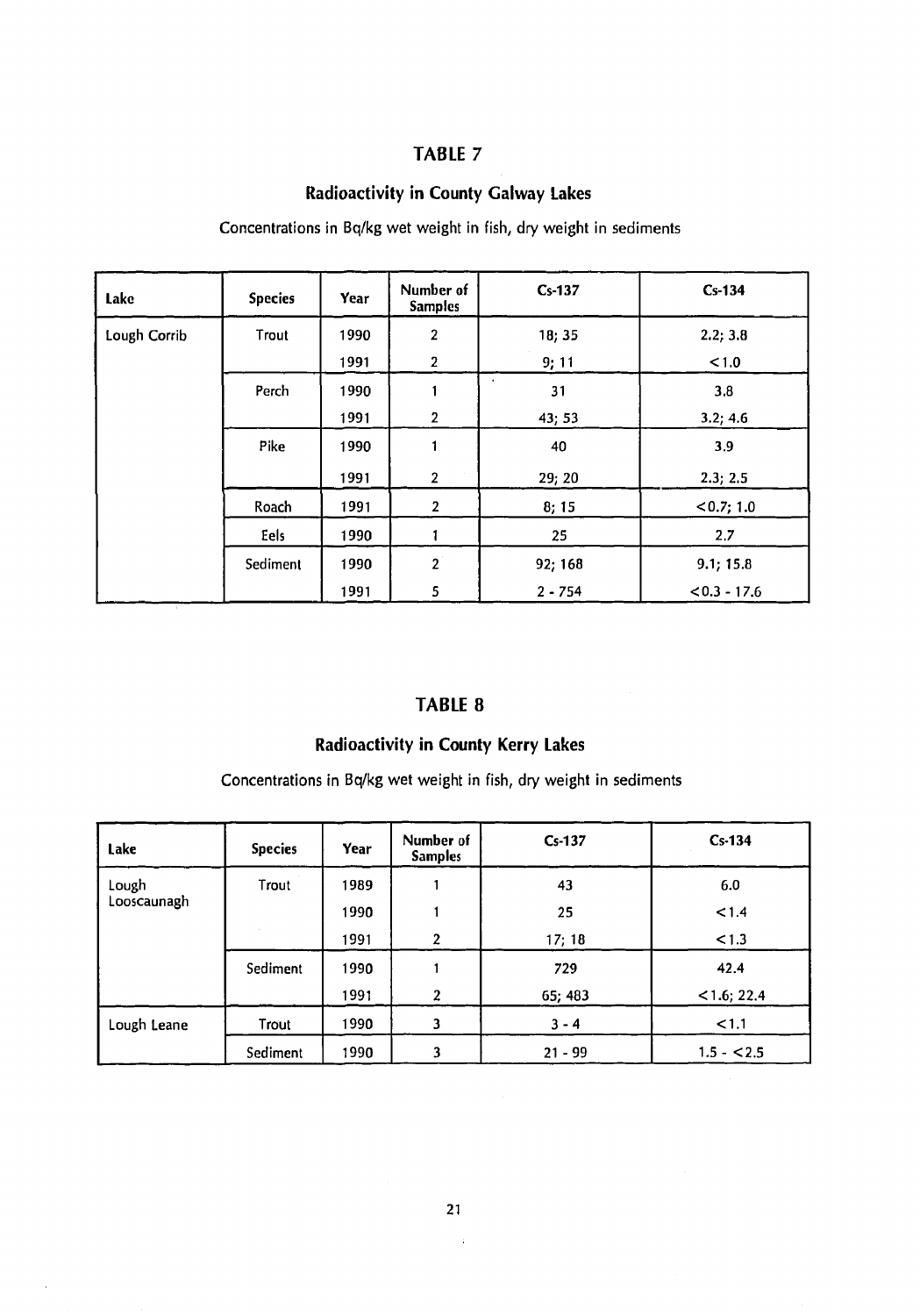$\hat{\mathcal{A}}$ 

### **Radioactivity in County Tipperary Lakes**

### Concentrations in Bq/kg wet weight in fish, dry weight in sediments

| Lake         | <b>Species</b> | Year | Number of<br><b>Samples</b> | $Cs-137$ | $Cs-134$  |
|--------------|----------------|------|-----------------------------|----------|-----------|
| Lough Muskry | Trout          | 1990 |                             | 20       | 3.1       |
|              | Sediment       | 1990 | ີ                           | 19; 251  | 2.0; 25.3 |
| Bay Lough    | Trout          | 1989 |                             | 119      | 29.0      |

### **TABLE 10**

### **Radioactivity in County Leitrim Lakes**

Concentrations in Bq/kg wet weight in fish, dry weight in sediments

| Lake           | <b>Species</b>      | Year | Number of<br><b>Samples</b> | $Cs-137$                | $Cs-134$         |
|----------------|---------------------|------|-----------------------------|-------------------------|------------------|
| Lough Allen    | Trout               | 1989 | 1                           | 21                      | $<$ 3            |
|                |                     | 1990 | $\mathbf{3}$                | $6 - 12$                | $1.2 - 2.2$      |
|                | Perch               | 1989 | 1                           | 15                      | $\leq 4$         |
|                |                     | 1990 | $\overline{2}$              | 11; 14                  | 1.6; 2.0         |
|                | Pike                | 1989 | 1                           | 37                      | 7.5              |
|                |                     | 1990 | $\overline{2}$              | 15; 30                  | 1.8; 4.5         |
|                | Rudd                | 1989 | 1                           | 4                       | < 1.9            |
|                |                     | 1990 | 1                           | 3                       | < 0.7            |
|                | <b>Bream</b>        | 1990 | 1                           | 4                       | &0.8             |
|                | Roach               | 1990 | $\overline{2}$              | 3;3                     | $<$ 0.7; $<$ 0.8 |
|                | Sediment            | 1990 | $\mathbf{2}$                | 6:21                    | 0.7; 2.3         |
| Lough Belhavel | Perch               | 1990 | 1                           | 17                      | 2.4              |
|                | Pike                | 1990 | 1                           | 13                      | < 1.3            |
|                | <b>Bream</b>        | 1990 | $\mathbf{1}$                | 4                       | 1.2              |
|                | Sediment            | 1990 | $\mathbf{2}$                | 15; 17                  | 1.9; 2.1         |
| Lough Melvin   | Trout $\rightarrow$ | 1990 | $\mathbf{2}$                | 2; 3                    | < 1              |
|                | Rudd                | 1990 | $\mathbf{1}$                | $\overline{\mathbf{4}}$ | < 2.1            |
|                | Sediment            | 1990 | $\overline{2}$              | 15; 76                  | 1.9; 10.1        |

 $\cdot$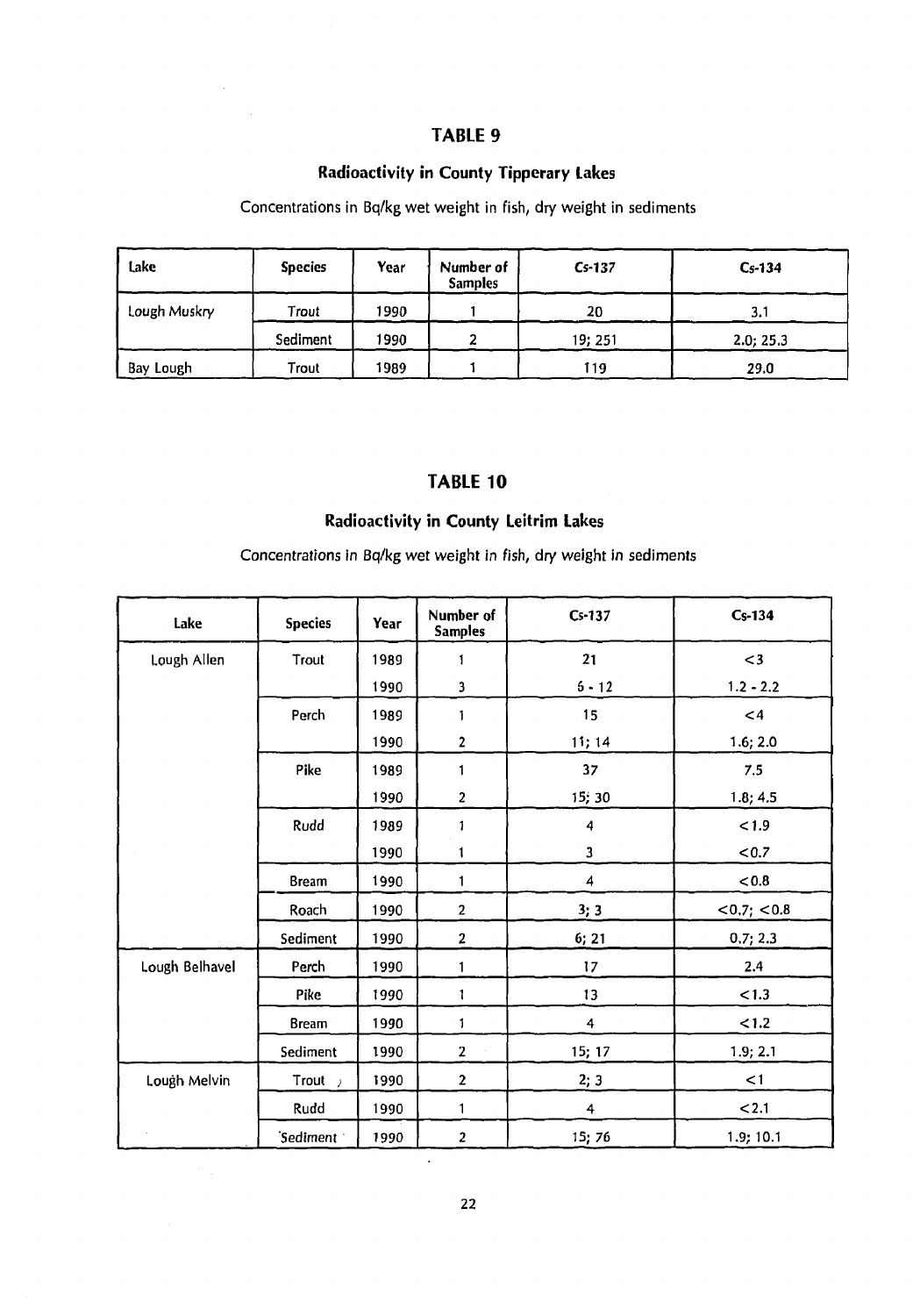### **Radioactivity in County Mayo Lakes**

| Lake            | <b>Species</b> | <b>Year</b> | Number of<br><b>Samples</b> | $Cs-137$   | $Cs-134$      |
|-----------------|----------------|-------------|-----------------------------|------------|---------------|
| Lough Callow    | Trout          | 1988        | 3                           | $95 - 104$ | $28.6 - 33.7$ |
|                 |                | 1990        | $\overline{2}$              | 51;67      | 6.2; 8.4      |
|                 |                | 1991        | 1                           | 24         | 2.1           |
|                 |                | 1992        | 10                          | $8 - 32$   | $< 0.4 - 2.0$ |
|                 | Sediment       | 1990        | $\overline{2}$              | 39; 387    | 5.7; 33.5     |
|                 |                | 1991        | $\overline{c}$              | 285; 296   | 12.0; 19.8    |
|                 |                | 1992        | $\overline{\mathbf{c}}$     | 15; 161    | 0.7; < 2.5    |
| Lough Bunaveela | Trout          | 1988        | $\overline{\mathbf{3}}$     | $43 - 50$  | $4.4 - 20.6$  |
|                 |                | 1990        | 3                           | $18 - 40$  | $2.4 - 3.1$   |
|                 | Sediment       | 1990        | $\mathbf{2}$                | 62; 175    | 5.1; 11.2     |
| Lough Conn      | Trout          | 1990        |                             | 33         | 3,4           |
|                 | Sediment       | 1990        | $\boldsymbol{2}$            | 20; 21     | 2.2; 2.5      |

Concentrations in Bq/kg wet weight in fish, dry weight in sediments

### **TABLE 12**

### **Radioactivity in County Sligo Lakes**

Concentrations in Bq/kg wet weight in fish, dry weight in sediments

| Lake         | <b>Species</b> | Year | Number of<br>samples    | $Cs-137$     | $Cs-134$       |
|--------------|----------------|------|-------------------------|--------------|----------------|
| Lough Easkey | Trout          | 1989 |                         | 92           | 18.6           |
|              |                | 1990 | $\boldsymbol{2}$        | 50; 54       | 5.7; 6.5       |
|              |                | 1991 | $\overline{2}$          | 53; 59       | 4.3; 4.6       |
|              |                | 1992 | 12                      | $22 - 62$    | $< 1.1 - 4.2$  |
|              | Sediment       | 1990 | $\overline{\mathbf{c}}$ | 375; 450     | 26.7; 41.2     |
|              |                | 1991 | 3                       | $126 - 1718$ | $6.2 - 96.0$   |
|              |                | 1992 | 3                       | 138 - 337    | $< 1.5 - 12.2$ |
| Lough Talt   | Trout          | 1988 | $\overline{\mathbf{3}}$ | $79 - 121$   | $25.5 - 33.9$  |
|              |                | 1989 |                         | 105          | 18.8           |
|              |                | 1990 | 1                       | 28           | 3.4            |
|              |                | 1991 | 3                       | $15 - 30$    | $1.2 - 2.6$    |
|              | Perch          | 1990 | $\overline{2}$          | 74; 280      | 8.3; 35.7      |
|              | Sediment       | 1990 | $2 -$<br>$\infty$ .     | 177; 199     | 14.4; 19.6     |
|              |                | 1991 | $\overline{2}$          | 116; 251     | 4.5; 11.8      |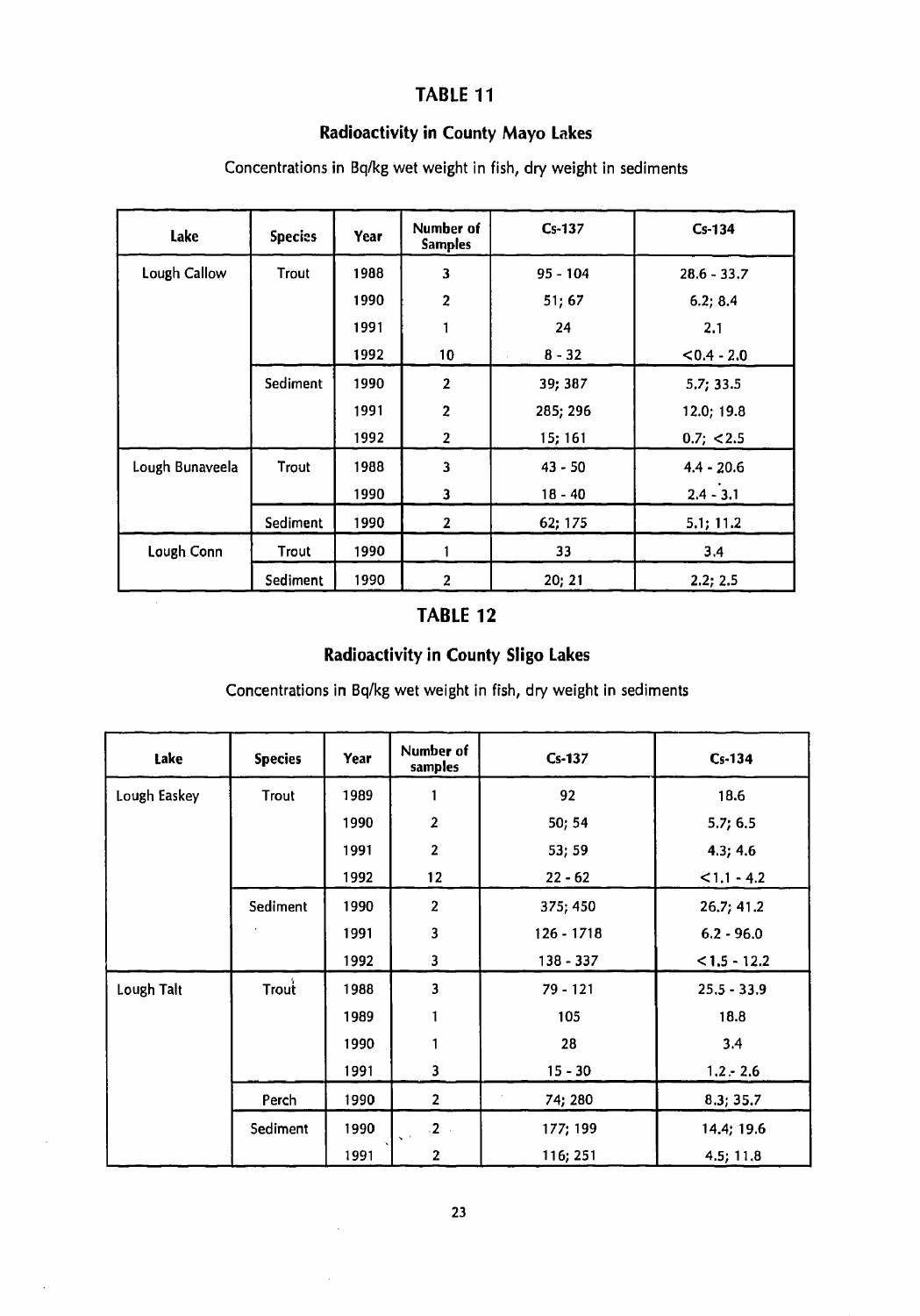### **Radioactivity in County Westmeath Lakes**

| Lake                 | <b>Species</b> | Year | Number of<br><b>Samples</b> | $Cs-137$       | $Cs-134$     |
|----------------------|----------------|------|-----------------------------|----------------|--------------|
| Lough Owel           | Trout          | 1990 |                             | 66             | 9.5          |
|                      | ٠              | 1991 | 22                          | $19 - 91$      | $1.7 - 7.5$  |
|                      |                | 1992 | $\overline{2}$              | 43;58          | 2.8; 4.0     |
|                      | Perch          | 1990 | $\overline{2}$              | 6; 193         | 1.2; 27.3    |
|                      |                | 1991 | G                           | 42 - 149       | $3.2 - 12.4$ |
|                      |                | 1992 | 6                           | $65 - 185$     | $2.1 - 12.4$ |
|                      | Pike           | 1990 |                             | 81             | 11.4         |
|                      |                | 1991 | 3                           | $55 - 87$      | $4.6 - 7.7$  |
|                      |                | 1992 | $\overline{7}$              | $63 - 257$     | $4.0 - 17.5$ |
|                      | Rudd           | 1991 |                             | 25             | 2,3          |
|                      | Roach          | 1990 | 3                           | $4 - 5$        | 2.1          |
|                      | Sediment       | 1990 | 9                           | 36; 298        | 3.4; 28.6    |
|                      |                | 1991 | 3                           | 79 - 193       | $5.1 - 12.0$ |
|                      |                | 1992 | 3                           | $67 - 111$     | $3.8 - 5.1$  |
| Lough<br>Derravaragh | Roach          | 1990 | 1                           | $\overline{4}$ | < 1.0        |
|                      | Sediment       | 1990 | $\overline{2}$              | 32; 69         | 4.1; 9.6     |

Concentrations in Bq/kg wet weight in fish, dry weight in sediments

# **TABLE 14**

#### **Radioactivity in Brown Trout (1991) Showing the Amount of the Total Caesium-137 Derived from the Chernobyl Accident and from Weapons Testing**

Concentrations in Bq/kg, wet weight  $\ddot{\phantom{a}}$ 

| Lake              | Number of<br><b>Samples</b> | <b>Total</b><br>$Cs-134$ | <b>Total</b><br>$Cs-137$ | Chernobyl<br>$Cs-137$ | <b>Weapons</b><br>$Cs-137$ |
|-------------------|-----------------------------|--------------------------|--------------------------|-----------------------|----------------------------|
| Lough Owel        | 22                          | 4.9                      | 59                       | 51                    | 8                          |
| Lough Gartan      | 5                           | 5.1                      | 63                       | 50                    | 13                         |
| Lough Derg        | 2                           | 6.7                      | 96                       | 66                    | 30                         |
| Lough Anna        | 2                           | 3.2                      | 39                       | 31                    | 8                          |
| Lough Looscaunagh | 2                           | < 1.3                    | 17                       | 13                    | 4                          |
| Lough Callow      |                             | 2.1                      | 24                       | 20                    | 4                          |
| Lough Corrib      | 2                           | < 1.0                    | 10                       | $-10$                 | 0                          |
| Lough Easkey      | 2                           | 4.4                      | 56                       | 43                    | 13                         |
| Lough Talt        | 3                           | 2.1                      | 25                       | 20                    | 5                          |
| Lough Finn        |                             | 7.9                      | 94                       | 78                    | 16                         |